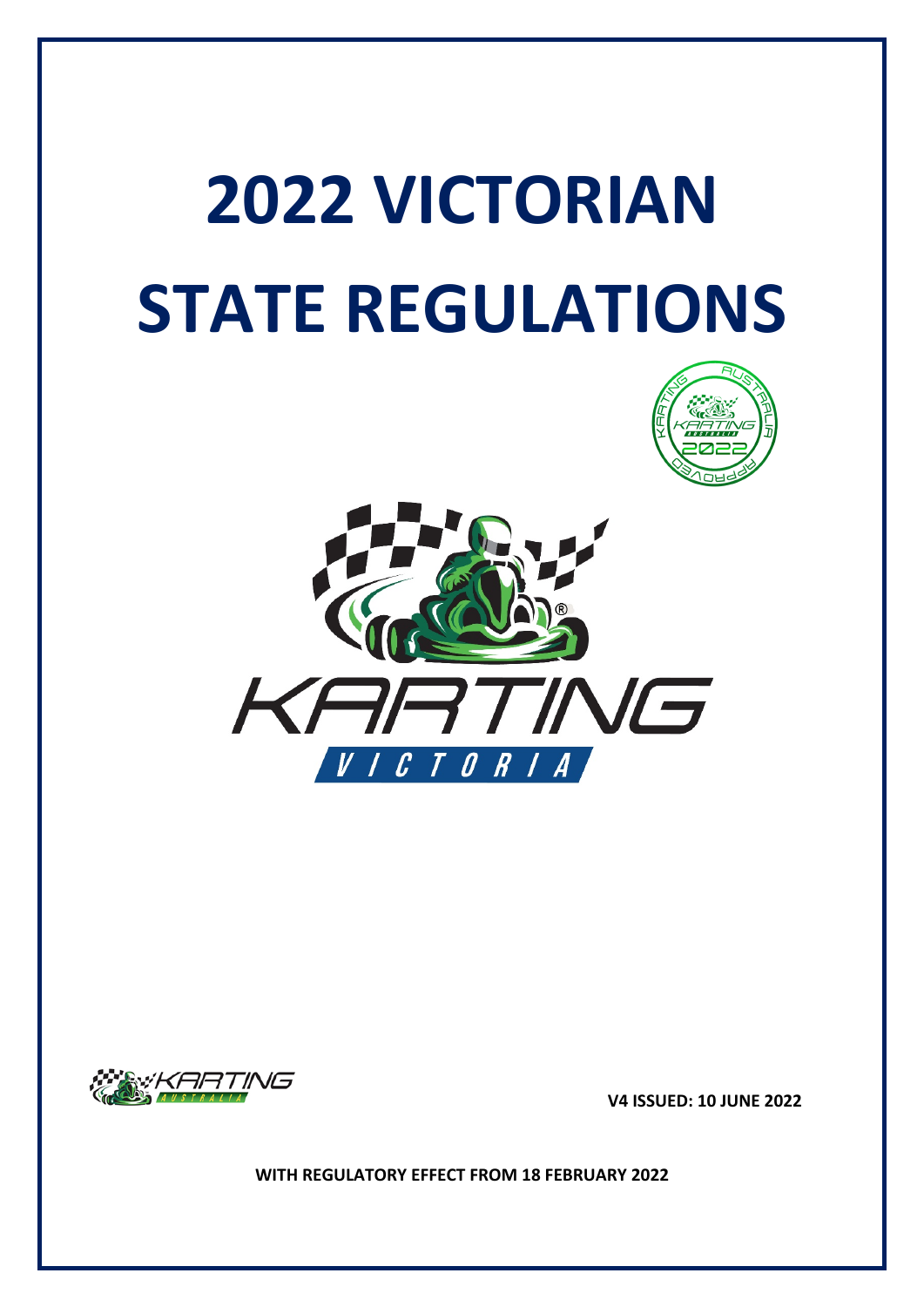



#### **INTRODUCTION**

*"State Regulations: A set of regulations in a format designated by KA, that are consistent with the National Competition Rules ("NCR") and the International Sporting Code and that are specific to Competition sanctioned by the SKA (State, Zonal and Club Competition.) All State Regulations must be promulgated by a SKA and approved by KA. Should there be a conflict between the Rules and the State Regulations, the Rules will prevail. In 2022, such approval from KA must be received prior to the first occasion on which they shall be applied. In subsequent years such approval from KA must be received prior to 1 December for implementation in the following year."*

*"State Regulations may be applied to State, Zonal and Club Competition."*

#### **AUTHORITY**

At a meeting of Karting Victoria, on 9<sup>th</sup> December 2021, it was resolved that these State Regulations be submitted to Karting Australia ("KA") for approval in accordance with the provisions of the National Competition Rules and having been approved by KA, promulgated for use in Competition in Victoria from  $1<sup>st</sup>$  January 2022 as permitted and specified.

#### **GENERAL REGULATIONS**

- 1) Procedure for Preparing and Submitting Supplementary Regulations
- a) Supplementary Regulations are to be submitted via CMS no less than 30 days prior to the commencement of the event.
- 2) Permit Fees for Events
	- a) The fees outlined in these Regulations are applicable to all events conducted under the auspices of Karting Victoria. The fees in these Regulations are inclusive of GST, where GST is applicable and inclusive of National and State Track Development Levies.

|                                                | <b>Application</b> |                  |                     |
|------------------------------------------------|--------------------|------------------|---------------------|
| <b>Meeting Level</b>                           | <b>Fee</b>         | Permit           | Levy                |
| Club Competition                               |                    |                  | \$5.00 per entry    |
| Victorian "Open Meetings"                      |                    |                  |                     |
| Zonal Competition                              | \$100.00           | \$5.00 per entry | \$5.00 per entry    |
| <b>State Series</b>                            | \$100.00           | \$5.00 per entry | \$5.00 per entry    |
| State Trophy                                   | \$100.00           | \$5.00 per entry | \$5.00 per entry    |
| State Cup                                      |                    |                  | \$25.00 per Entry   |
| Vintage Events (National or Standalone Events) |                    |                  | \$15.00 per entry   |
| <b>Teams Competition (Standalone Event)</b>    |                    |                  | $$15.00$ per entry* |

**Note:** The procedure for payment of the Permit fee and the Levy for **Zonal, State Series and State Trophy Meetings** is as follows:

A non-refundable Application Fee of \$100.00 is payable at the time of lodging the Supplementary Regulations for approval for each Meeting

- The Application Fee forms part of the Total Organising Permit Fee charged for the event;
- The Permit Fee LESS the Application Fee that has already been paid PLUS the Levy, must be paid within four business days after the end of the Meeting.

*Permit Fee Calculation Example: 100 entries x \$5.00 = \$500.00 Less \$100 Application Fee = \$400.00 that must be paid no later than 4 days after the end of the Meeting.*

*Levy Calculation: 100 entries x \$5.00 = \$500.00 (\$300.00 paid to KA TDF, \$200.00 paid to KV TDF) that must be paid no later than 4 days after the end of the Meeting.*

- 3) Specified Classes for Competition
	- a) In addition to the Classes and/or Divisions detailed in the Rules, the Classes and/or Divisions eligible to compete in a State Series or below Competition are detailed in these State Regulations.
- 4) Entries
	- a) Minimum Closing Time for Entries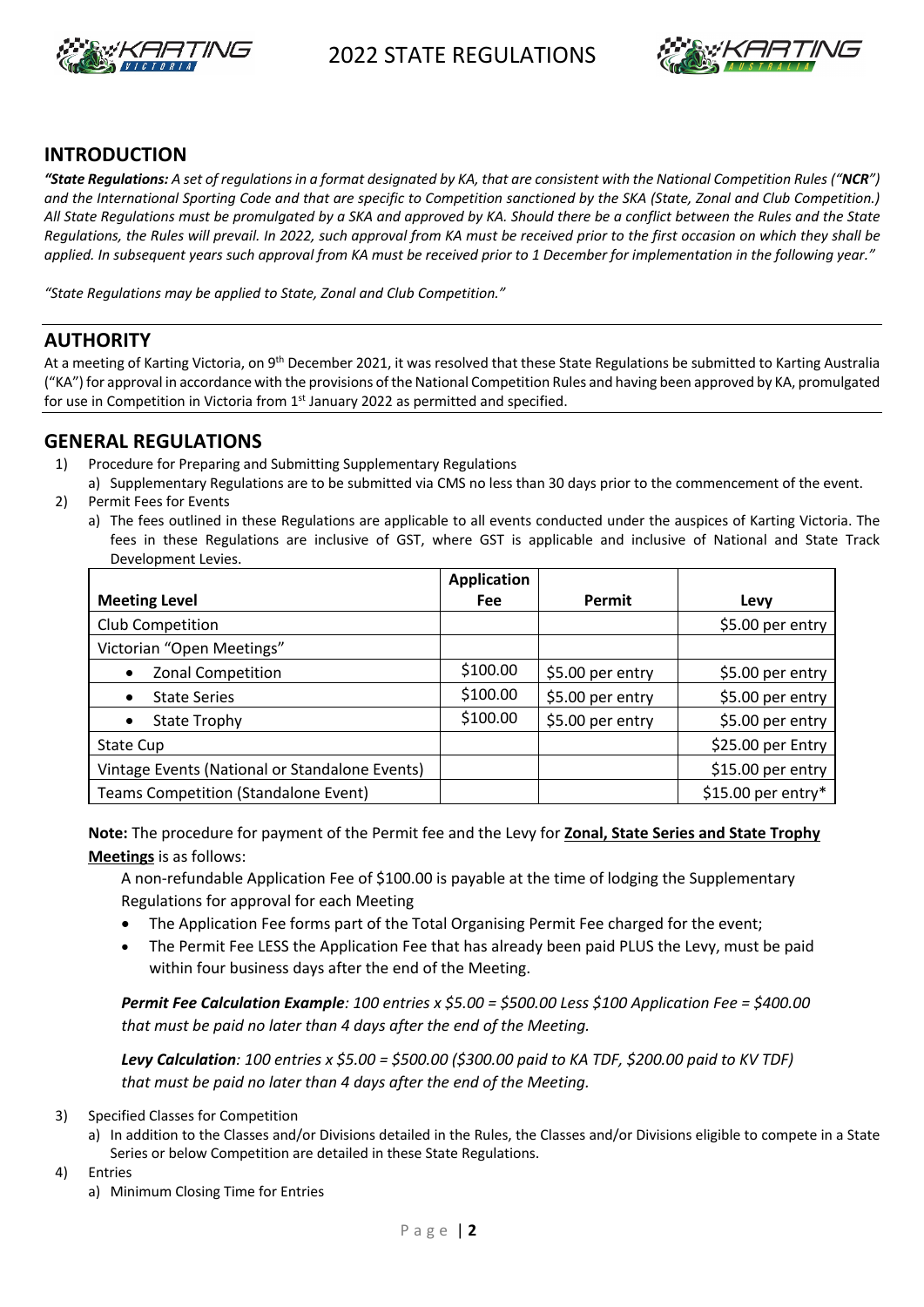



- i) State Series: In accordance with the provisions of the Series Sporting Regulations detailed in these State Regulations.
- ii) State Cup and State Trophy: Entries will close five (5) days prior to the commencement of the Meeting.
- iii) Zonal Meetings: Entries will close on the Wednesday prior to the commencement of the Meeting. .
- iv) Club Competition: Close 1 day prior to commencement of competition or as detailed in the relevant Supplementary Regulations for a Meeting.
- b) All entry fees listed in these Regulations are inclusive of GST (where applicable) and National and State Track Development Levies
- 5) Consolidation of Classes
	- a) The Organising Club will consolidate Classes and/or Divisions in accordance with the Rules, to run on the Track simultaneously.
	- b) If Classes and/or Divisions are consolidated, each Organising Club will be permitted to adjust the number of laps at their discretion.
- 6) Technical
	- a) For Zonal Series Events in all Cadet, Junior and TaG 125 Restricted Classes or Divisions:
		- i) Engines will be sealed in accordance with the Rules.
		- ii) Cadet and Junior restrictors may be checked throughout the meeting.
	- b) Tyre Pooling is not permitted in any State, Zonal or Club Competition.
- 7) Race Formats
	- a) At any State, Zonal or Club Competition where the number of Karts entered to Compete in a Class, Division or Competition Group is ten (10) or less, a Reverse Grids will be permitted for one of the heats. The Supplementary Regulations for the Meeting must confirm which heat will have a Reverse Grid.
- 8) Point Score for Grid Procedure
	- Unless otherwise specified in these State Regulations, the following point score systems may be used:
		- a) Procedure 1
			- i) The point score outlined below will only be used to determine the Grid for a heat and/or final race at a Meeting. These points will not count towards the point score for prizes and awards.
			- ii)  $1$ <sup>st</sup>: 0 Points, 2<sup>nd</sup>: 2 Points, 3<sup>rd</sup>: 3 Points and so on with one (1) point being added for each place
			- iii) Non-Starters and non-finishers will be awarded a finishing position based on the number of laps completed. In instances of a tie this will be followed by the grid position awarded from the start of a heat.
			- iv) In the event of a tie on points, the lower grid position will be awarded to the Driver with the faster original qualifying time.
		- b) Procedure 2 401 Point Score
			- i) The point score outlined below will be used to determine the Grid for a heat and/or final race at a Meeting. These points will also count towards the point score for prizes and awards.
			- ii) Points will be issued in accordance with the following table:

| Heat / Final     | <b>Points</b> | Heat / Final     | <b>Points</b> | Heat / Final     | <b>Points</b> | Heat / Final     | <b>Points</b> |
|------------------|---------------|------------------|---------------|------------------|---------------|------------------|---------------|
| 1 <sup>st</sup>  | 401           | 11 <sup>th</sup> | 143           | $21^{st}$        | 52            | 31 <sup>st</sup> | 20            |
| 2 <sub>nd</sub>  | 361           | $12^{th}$        | 129           | 22 <sup>nd</sup> | 47            | 32 <sup>nd</sup> | 18            |
| 3 <sup>rd</sup>  | 325           | 13 <sup>th</sup> | 117           | 23 <sup>rd</sup> | 43            | 33 <sup>rd</sup> | 16            |
| 4 <sup>th</sup>  | 293           | 14 <sup>th</sup> | 106           | 24 <sup>th</sup> | 39            | 34 <sup>th</sup> | 15            |
| 5 <sup>th</sup>  | 264           | 15 <sup>th</sup> | 96            | 25 <sup>th</sup> | 35            | 35 <sup>th</sup> | 14            |
| 6 <sup>th</sup>  | 238           | 16 <sup>th</sup> | 87            | 26 <sup>th</sup> | 32            | 36 <sup>th</sup> | 13            |
| 7 <sup>th</sup>  | 215           | 17 <sup>th</sup> | 79            | 27 <sup>th</sup> | 29            | 37 <sup>th</sup> | 12            |
| 8 <sup>th</sup>  | 194           | 18 <sup>th</sup> | 71            | 28 <sup>th</sup> | 26            | 38 <sup>th</sup> | 11            |
| gth              | 175           | 19 <sup>th</sup> | 64            | 29 <sup>th</sup> | 24            | 39 <sup>th</sup> | 10            |
| $10^{\text{th}}$ | 158           | 20 <sup>th</sup> | 58            | 30 <sup>th</sup> | 22            | 40 <sup>th</sup> | 9             |

- iii) Non-Starters will be awarded zero points and Non-Finishers will be awarded a finishing position based on the number of laps completed. In instances of a tie, this will be followed by the grid position awarded from the start of a heat. DNF will be awarded the field + 1, DNS will not be awarded any points. DSQ will not be awarded any points
- iv) In the event of a tie-on points, the lower grid position will be awarded to the Driver with the faster original qualifying time.
- 9) Race Neutralisation Full Course Yellow
	- a) The Full Course Yellow procedure prescribed in Competition Rules, Chapter 1 Rule 24 may be used at State Series, State Cup, State Trophy and Zonal and Club Competitions conducted under the authority of Karting Victoria.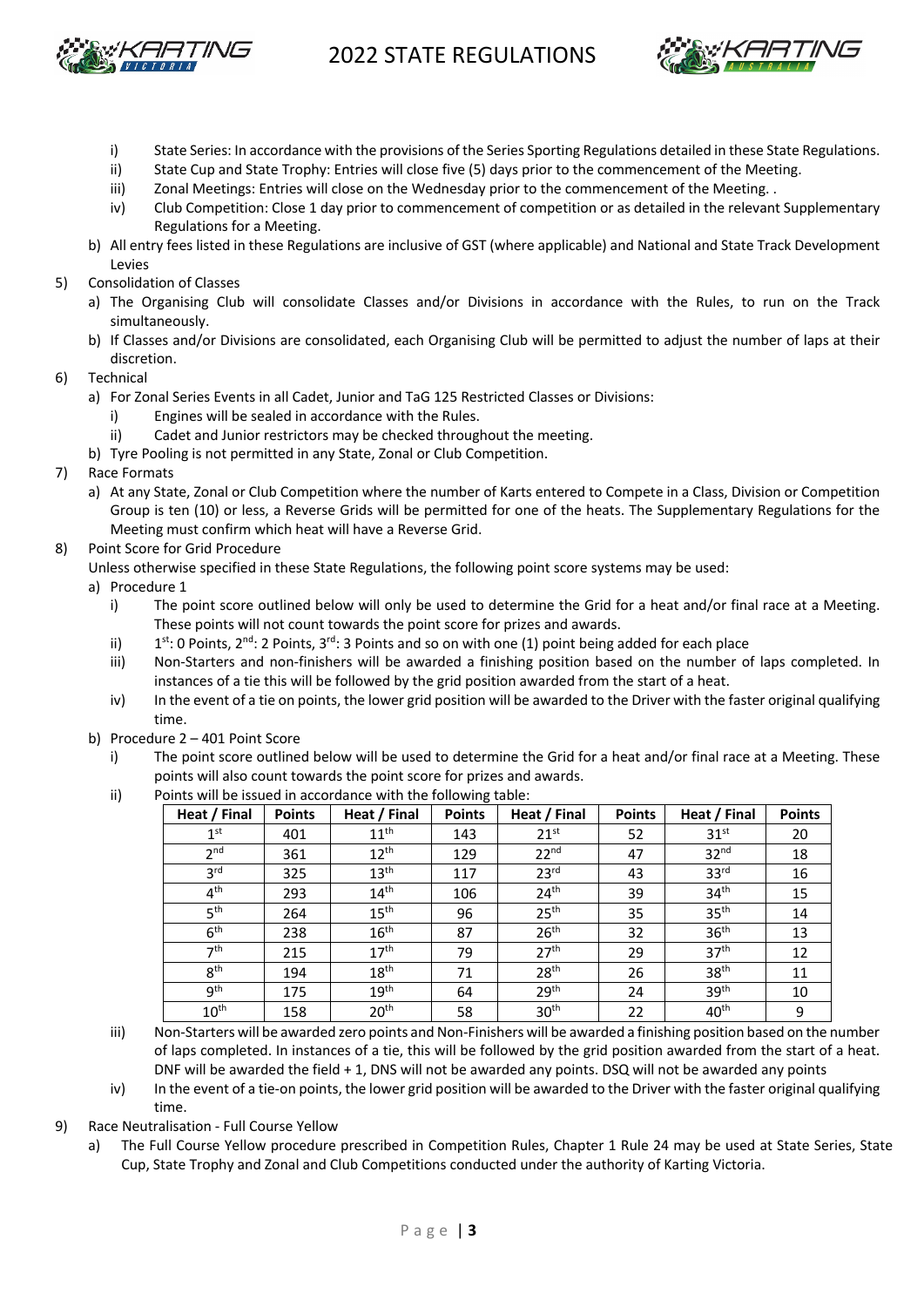



## **STATE SERIES SPORTING REGULATIONS VICTORIAN COUNTRY SERIES**

#### **1) GENERAL**

- a) These Regulations are for the Victorian Country Series (Series) Competitions conducted under the authority of Karting Victoria. The contact email address for the Victorian Country Series is: viccountryseries@gmail.com
- b) The following events will form part of the Series:
	- i) Round 1 South West  $5<sup>th</sup>/6<sup>th</sup>$  March 2022
	- ii) Round 2 Warrnambool  $7/8^{th}$  May 2022
	- iii) Round 3 Portland  $18<sup>th</sup>/19<sup>th</sup>$  June 2022
	- iv) Round 4 Wimmera 13/14<sup>TH</sup> August 2022
	- v) Round 5 Hamilton  $17<sup>th</sup>/18<sup>th</sup>$  September 2022
	- vi) Round 6 Ballarat 19<sup>th</sup>/20<sup>th</sup> November 2022
- c) A Class or Division must have a Minimum of six (6) entries in each Round who compete at that Meeting at a Minimum of five (5) Rounds of the Series to be eligible for Prizes and Awards:
- d) If insufficient entries are received to constitute a Class or Division that Class or Division may be:
	- i) combined with another Class or Division at the discretion of the Series Organising Committee; or
	- ii) if at Round 1 of the Series, may not be offered for the remaining Rounds of the Series.
- e) Each Round of the Series will be conducted over a Maximum of two (2) days.

f) The Circuit will be closed to all Competitors and their equipment from 12.01am on the Monday prior to the Meeting until 8.00am on the Saturday of the Meeting. The Organisers may open the Paddock on the Friday preceding the commencement of a Meeting for the purpose of setup only in which case Competitors will be advised in Supplementary Regulations.

#### **2) CLASSES**

a) The following Classes and Divisions must be eligible to Compete in each Round of the Series:

| <b>CLASS/DIVISION</b> | <b>CLASS/DIVISION</b> |
|-----------------------|-----------------------|
| Cadet 9               | KA3 Senior - Light    |
| Cadet 12              | KA3 Senior - Medium   |
| KA4 Junior - Light    | TaG 125 - Light       |
| KA3 Junior            | TaG 125 - Medium      |

b) The following additional Classes and Divisions may be nominated by the Organising Club to compete a Round of the Series:

| <b>CLASS/DIVISION</b>       | <b>CLASS/DIVISION</b>         |
|-----------------------------|-------------------------------|
| KA4 Junior - Heavy          | Victorian Combined - Masters* |
| TaG 125 Restricted Light    | IAME X30 - Light              |
| l TaG 125 Restricted Medium |                               |

\* NOTE: The weights listed for these Divisions is in accordance with these State Regulations.

#### **3) ENTRIES & ENTRY FEE**

- a) The Entry Fee for each Round of the Series are as follows:
	- i)  $1<sup>st</sup>$  Entry:
		- Entry Fee including discount: \$95 for each Class or Division
	- ii)  $2<sup>nd</sup>$  and subsequent Entries:
		- Entry Fee including discount: \$85 for each Class or Division entered by the same Competitor or immediate family member.

*NOTE: An Immediate family member is defined as either:*

- *A spouse or domestic partner of the Competitor; or*
- *A relative of the Competitor who is under the age of 18 years old and who normally resides with the Competitor.*
- b) Entry to a Meeting will close at 11.59pm on the Sunday prior to the commencement of the Meeting.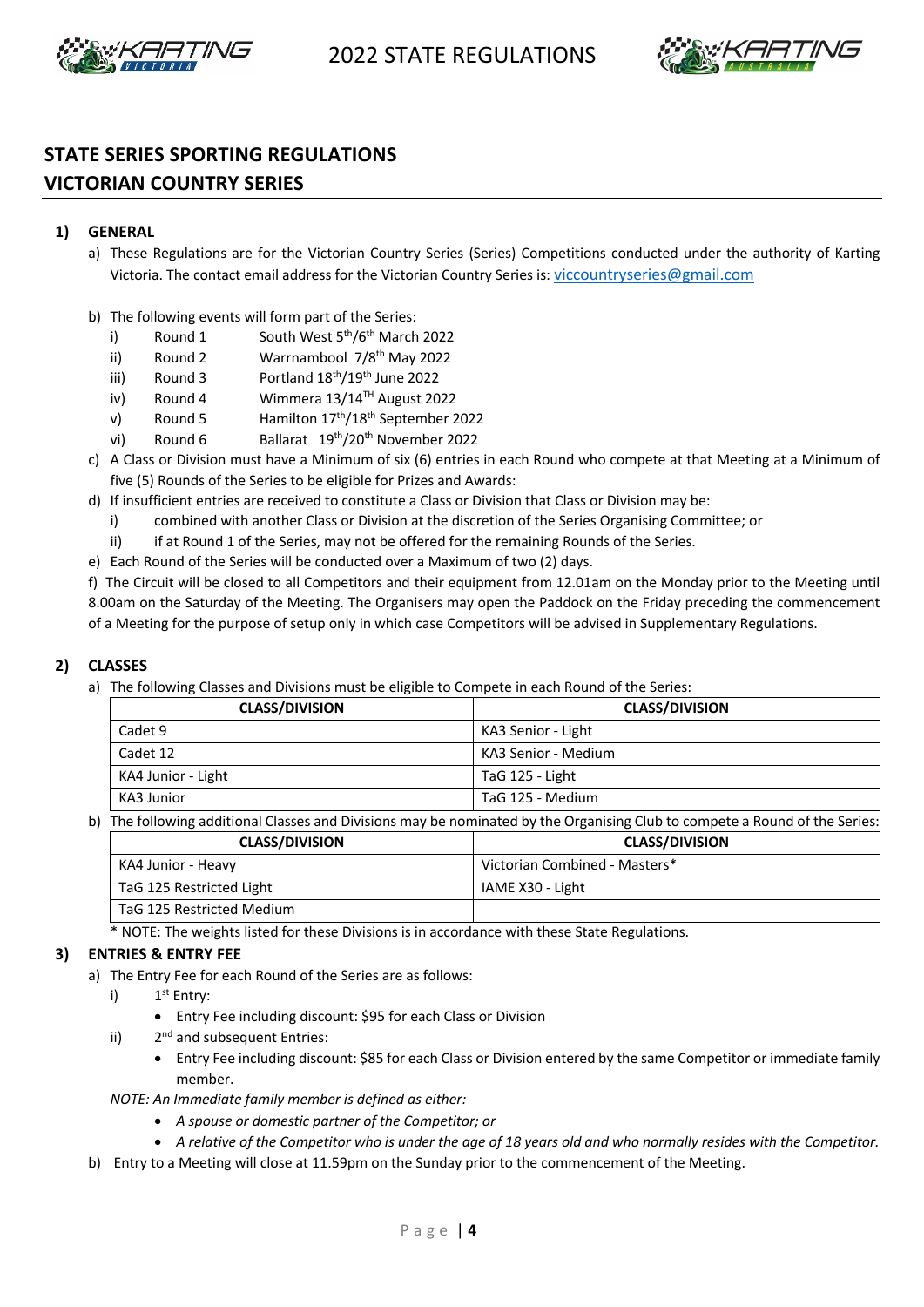



#### **4) FORMAT**

- a) Practice
	- i) A Practice session which is part of the Meeting must be included in the Supplementary Regulations.
	- ii) Timing of the Practice Sessions is highly recommended.
	- iii) Classes and/or Divisions may be consolidated in accordance with the Rules to maximise the amount of practice for each Competitor.
- b) Qualifying
	- i) There will be one (1) Qualifying session a Minimum of six (6) minutes in duration for each Class or Division.
	- ii) The order for the commencement of Qualifying will be random.
- c) Grid Procedure: Rounds 1 5
	- i) Heat 1: Grid Positions in accordance with the results of Qualifying fastest Driver on Pole Position and so on.
	- ii) Heat 2: Grid Positions in accordance with the results of Heat 1, with the winner on Pole Position and so on.
	- iii) Final: Highest accumulated points from Heat 1 and Heat 2 will start on Pole Position and so on.
- d) Grid Procedure: Round 6
	- i) Heat 1: Grid Positions in accordance with the results of Qualifying, with the fastest Driver on Pole Position and so on.
	- ii) Heat 2: Grid Positions in accordance with the results of Heat 1, with the winner on Pole Position and so on.
	- iii) Heat 3: Highest accumulated points from Heat 1 and Heat 2 will start on Pole Position and so on.
	- iv) Final: Highest accumulated points from Heat 1, Heat 2 and Heat 3 will start on Pole Position and so on.
- e) Race Format
	- i) Heat 1, Heat 2 and Heat 3 (If Heat 3 takes place): Each Heat will be a Minimum distance of 7km expressed as a number of laps.
	- ii) Final: The Final will be an approximate distance of 12km expressed as a number of laps
	- iii) The distances listed above may be varied at the discretion of the Series Organising Committee and with the prior approval of Karting Victoria.

#### **5) FORMAT 1 – OVER SUBSCRIBED CLASSES**

- a) Practice
	- i) A Practice session which is part of the Meeting must be included in the Supplementary Regulations.
	- ii) Timing of the Practice Sessions is highly recommended.
	- iii) Classes and/or Divisions may be consolidated in accordance with the Rules to maximise the amount of practice for each Competitor.
- b) Qualifying
	- i) There will be one (1) Qualifying session conducted in two (2) groups.
	- ii) Each Groups Qualifying session will be six (6) minutes in duration.
	- iii) The slowest 50% will be classified as Group 1, and the fastest 50% will be classified as Group 2. Where the separation results in an odd number of Karts, the lesser number will comprise Group 1.
	- iv) At the end of the Qualifying session for both Groups, the Drivers will be split into three (3) Groups as follows:
		- Group A;
		- Group B; and
		- Group C.
	- v) Each Driver will be allocated to a Group as follows, until each Driver has been allocated to a Group:
		- Group A: Fastest qualifier, fourth fastest qualifier and so on.
		- Group B: Second fastest qualifier, fifth fastest qualifier and so on.
		- Group C: Third fastest qualifier, sixth fastest qualifier and so on.
- c) Grid Procedure
	- i) Each Group will race against each other Group over two (2) heat races.
	- ii) The fastest qualifier  $(1<sup>st</sup>$  in Group A) will start two (2) heat races from pole position.
	- iii) The second fastest qualifier  $(1<sup>st</sup>$  in Group B) will start one  $(1)$  heat race from pole position.
	- iv) Heat A: Group A vs Group C with the following grid order:
		- Group A will occupy grid positions: 1, 3, 5, 7, 9, etc.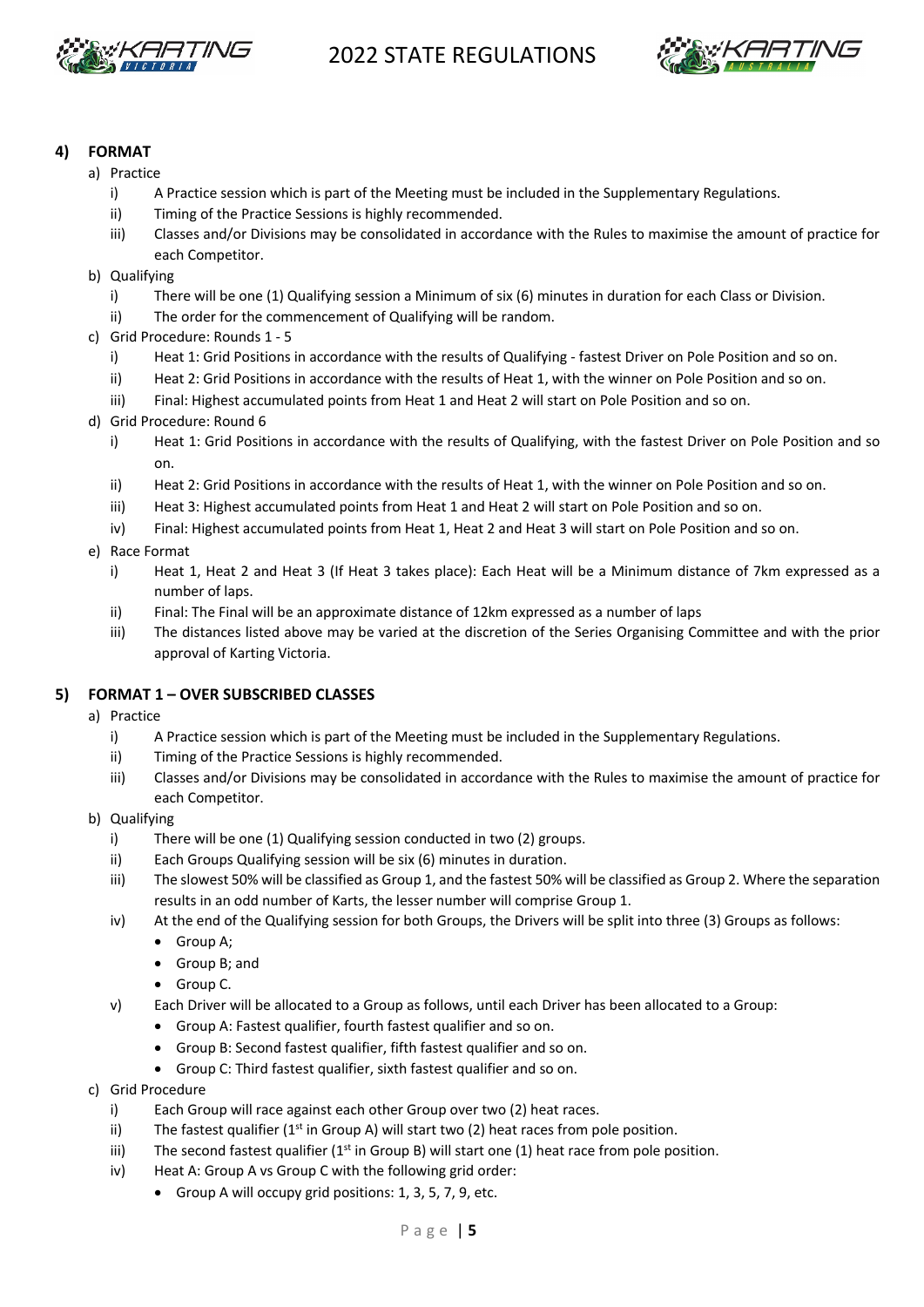



- Group C will occupy grid positions: 2, 4, 6, 8, 10, etc.
- v) Heat B: Group B vs Group C with the following grid order:
	- Group B will occupy grid positions: 1, 3, 5, 7, 9, etc.
	- Group C will occupy grid positions: 2, 4, 6, 8, 10, etc.
- vi) Heat C: Group A vs Group B with the following grid order:
	- Group A will occupy grid positions: 1, 3, 5, 7, 9, etc.
	- Group B will occupy grid positions: 2, 4, 6, 8, 10, etc.
- vii) Final: The combined points accumulated by a Driver from Heat A, Heat B and Heat C will determine the grid for the Final as follows:
	- The Driver who has accumulated the greatest number of points in the Heat races will start from pole position.
	- The Driver who has accumulated the second greatest number of points in the Heat races will start from grid position 2 and so on until the grid is filled to track density.
	- In the event of a tie-on points, the lower grid position will be awarded to the Driver with the faster qualifying time.
- d) Race Format
	- i) Heat A, Heat B and Heat C: Each Heat will be an approximate distance of 7km expressed as a number of laps.
	- ii) Final: The Final will be an approximate distance of 12km expressed as a number of laps.
	- iii) The distances listed above may be varied at the discretion of the Series Organising Committee and with the prior approval of Karting Victoria.

#### **6) FORMAT 2 – OVER SUBSCRIBED CLASSES**

- a) Practice
	- (i) The Class will be split into two (2) groups for each practice session by the Chief Timekeeper using the competition number of each competing Kart.
- b) Qualifying
	- (i) The Class will be split into two (2) groups for qualifying by the Chief Timekeeper using the competition number of each competing Kart.
	- (ii) At the end of the qualifying session for both groups, Drivers will be split into two (2) groups:
		- Group A; and
		- Group B.
	- (iii) Group A will include the fastest qualifier, third fastest qualifier and so on.
	- (iv) Group B will include the second fastest qualifier, fourth fastest qualifier and so on.
	- (v) This process will continue until all Drivers are allocated a group.
- c) Heats
	- (i) Each group will compete in two (2) heat races
	- (ii) Heat  $1 -$  Group A with the following grid order:
		- Fastest qualifier will occupy grid position 1, third fastest qualifier will occupy grid position 2, fifth fastest qualifier will occupy grid position 3 and so on.
	- (iii) Heat 2 Group B with the following grid order:
		- Second fastest qualifier will occupy grid position 1, fourth fastest qualifier will occupy grid position 2, sixth fastest qualifier will occupy grid position 3 and so on.
	- (iv) Heat 3 Group A with the following grid order
		- Winner of Heat 1 will occupy grid position 1, second placing will occupy grid position 2, third placing will occupy grid position 3 and so on.
	- (v) Heat  $4 -$  Group B with the following grid order:
		- Winner of Heat 2 will occupy grid position 1, second placing will occupy grid position 2, third placing will occupy grid position 3 and so on.
	- (vi) To be eligible for a grid position in the final race a competitor must Compete in a minimum of one (1) heat race.
- d) Final race
	- (i) There will be one (1) final race.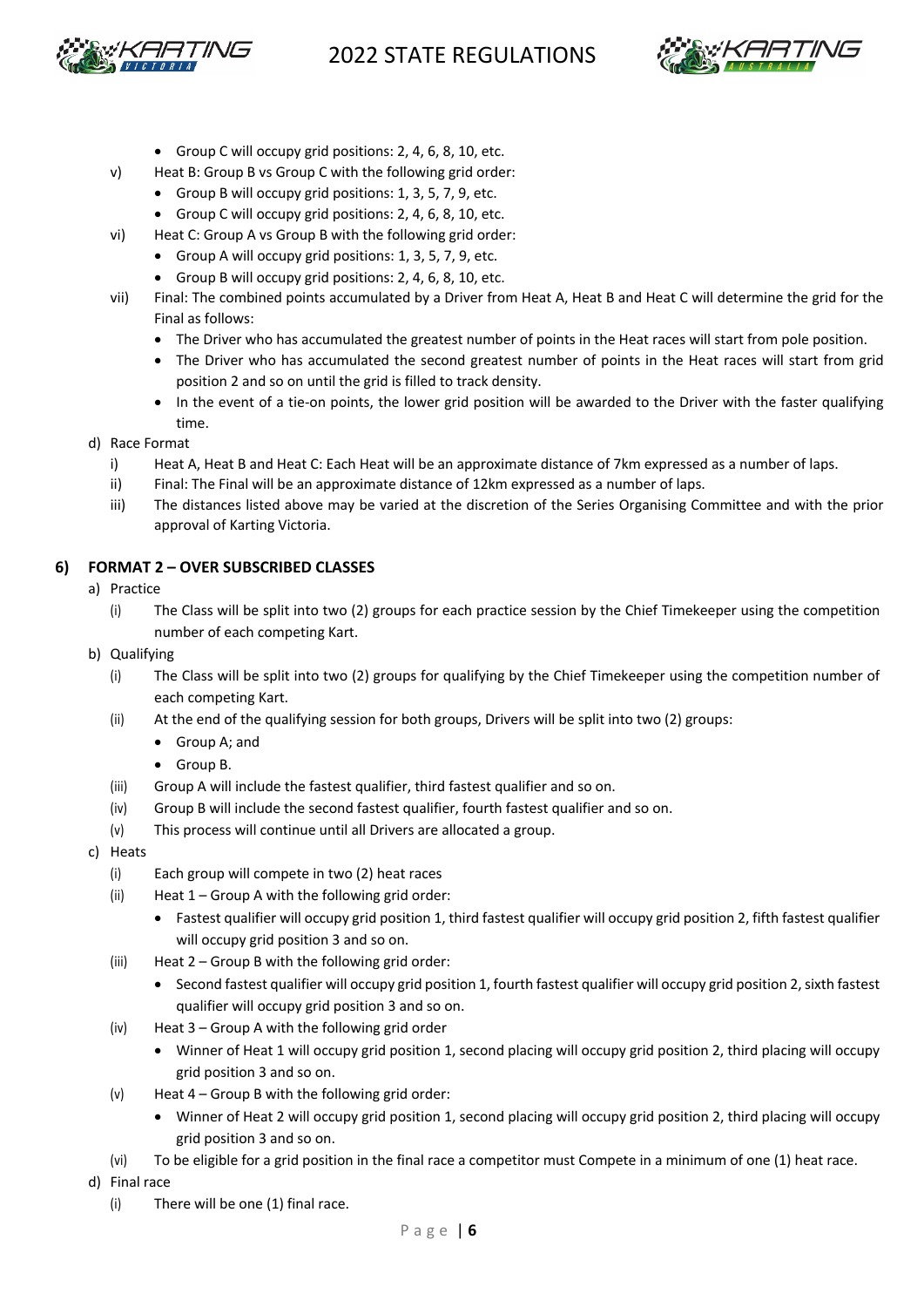



- (ii) The final will consist of the highest accumulated points scorers following the completion of all of the heat races up to the Track Density.
- (iii) Grid positions for the final will be determined by the highest accumulated points scorer from the heat races to grid position one (1), second highest accumulated points scorer to grid position two (2), and so on until the grid is filled to Track Density.
- (iv) In the event of a tie-on points, the lower grid position will be awarded to the Driver with the faster original qualifying time.
- (v) In the event of any withdrawals by a competitor for the final race, Competitors will be moved up and the vacant grid positions filled with the next available highest accumulated points scorer from the heat races, up to the Track density.
- (vi) Finishing order of the final determines the winning positions in the Class for any prizes and awards.
- (vii) Where the Class is Over-Subscribed at a Round, a standalone race may be included for all remaining Competitors who did not qualifying to compete in the final race.
- (viii) Only those Competitors who are not allocated a grid position for the Final may participate in this standalone race.
- (ix) This standalone race may only be scheduled where eight (8) or more Drivers are not allocated a Grid position for the Final.
- (x) The duration of this race will be at the sole discretion of the Organiser.
- (xi) Series Points will be awarded for this race based on finishing positions for the race. Series Points will only be awarded for the positions that compete in the standalone race. E.g. if there are 24 Competitors in the Final, only Series points for position 25 and below will be awarded in the standalone race.

#### **7) FORMAT 3 – OVER SUBSCRIBED CLASSES - Repechage**

- a) At a Meeting where the number of Competitors entered in a Class exceeds the Track density listed in the Rules the following procedures including a repechage system may be used to set the grid positions.
- b) The Event format will include:
	- (i) one (1) qualifying session
	- (ii) a Maximum of three (3) heat races; and
	- (iii) a final race
- c) Timed Qualifying
	- (i) Qualifying will be timed in accordance with the Rules.
	- (ii) Over-subscribed Classes will be split into two (2) qualifying groups. The slowest 50% will be classified as Group 1 and the fastest 50% will be classified as Group 2. Where the separation results in an odd number of Karts, the lesser number will comprise Group 1.
	- (iii) At the end of the qualifying session for both groups, Drivers will be split into four (4) groups:
		- Group A;
		- Group B;
		- Group C; and
		- Group D
			- o Group A will include the fastest qualifier, fifth fastest qualifier and so on
			- o Group B will include the second fastest qualifier, sixth fastest qualifier and so on
			- o Group C will include the third fastest qualifier, seventh fastest qualifier and so on
			- o Group D will include the fourth fastest qualifier, eighth fastest qualifier and so on
			- o This process will continue until all Drivers are allocated a group
- d) Heats
	- (i) Each group will race against each other group over three (3) heat races.
	- (ii) The fastest qualifier (1st in Group A) will start three (3) heat races from pole position.
	- (iii) The second fastest qualifier (1st in Group B) will two (2) heat races from pole position.
	- (iv) The third fastest qualifier (1st in Group C) will start one (1) heat race from pole position.
	- (v) Each heat race will be conducted over a Minimum distance of 7km expressed as a number of laps.
		- Heat 1A Group A vs Group D with the following grid order:
			- o Group A will occupy grid positions 1, 3, 5, 7, etc,
			- o Group D will occupy grid positions 2, 4, 6, 8, etc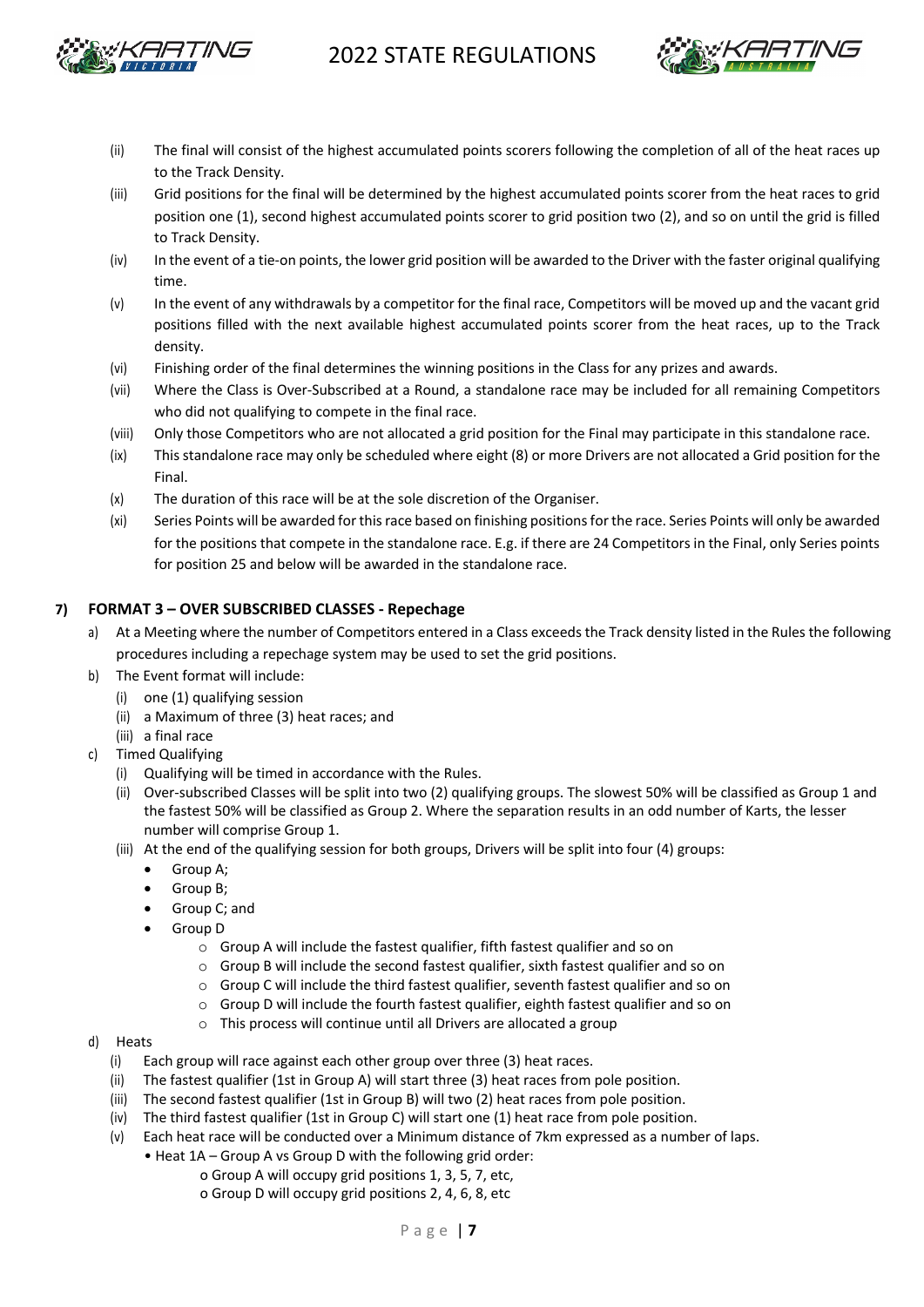



- Heat 1B Group B vs Group C with the following grid order: o Group B will occupy grid positions 1, 3, 5, 7, etc,
	- o Group C will occupy grid positions 2, 4, 6, 8, etc
- Heat 2A Group A vs Group C with the following grid order: o Group A will occupy grid positions 1, 3, 5, 7, etc, o Group C will occupy grid positions 2, 4, 6, 8, etc
- Heat 2B Group B vs Group D with the following grid order: o Group B will occupy grid positions 1, 3, 5, 7, etc,
- o Group D will occupy grid positions 2, 4, 6, 8, etc • Heat 3A – Group A vs Group B with the following grid order:
	- o Group A will occupy grid positions 1, 3, 5, 7, etc, o Group B will occupy grid positions 2, 4, 6, 8, etc
- Heat 3B Group C vs Group D with the following grid order: o Group C will occupy grid positions 1, 3, 5, 7, etc, o Group D will occupy grid positions 2, 4, 6, 8, etc
- To be eligible for a grid position in the Final race a Competitor must:
	- o Register a qualifying time
		- o Compete in at least two (2) heat races

#### e) Final race

- (i) The combined points accumulated by a Driver from heat race one (1), heat race two (2) and heat race three (3) will only determine the grid for the Final race as follows:
	- 1st = 401 points, 2nd = 361 points, 3rd = 325 points, and so on with one point being added for each lace
		- o The Driver who has accumulated the Highest points in the heat races will start on Pole Position for the Final race.
		- o The Driver who has accumulated the second Highest points in the heat races will start on Grid 2 for the Final race and so on until the grid is filled to Track Density
		- $\circ$  In the event of a tie-on points, the lower grid position will be awarded to the Driver with the faster qualifying time.
		- o Non-starters and non-finishers in a Heat Race will be awarded a finishing position based on the number of laps completed.
		- $\circ$  If a Driver fails to make the Start they will be classified in grid order behind the number of starters in the Race. If a Driver is Disqualified from a Heat Race, they will not be awarded any points

#### **8) NON-STARTERS & NON-FINISHERS**

- a) Non-Starters will be awarded zero points and Non-Finishers will be awarded a finishing position based on the number of laps completed. In instances of a tie, this will be followed by the grid position awarded from the start of a heat. DSQ will not be awarded any points
- b) In the event of a tie-on points, the lower grid position will be awarded to the Driver with the faster original qualifying time

#### **9) PRIZES AND AWARDS**

- a) Points at each Round of the Series will be determined in accordance with these State Regulations, General Regulations 8 Procedure 2 – 401 Point score.
- b) The Prize Giving Presentation at each Round of the Series will take place thirty (30) minutes after the completion of the Final Race of the Meeting.
- c) The results of the Final race in each Class or Division at each Round will determine the eligibility for Prizes and Awards.
- d) For combined Classes or Divisions, points will be awarded based on the finishing order of each Class or Division, not on the overall finishing order.
- e) Trophies will be presented to  $1^{st}$ ,  $2^{nd}$  and  $3^{rd}$  in each Class or Division at each Round.
- f) Should two (2) or more Competitors have equal points, the winner will be determined in accordance with the Competition Rules, Chapter 1 Rule 29.
- g) The Organising Club will supply the trophies for each Round of the Series at their cost. The Organising Club may award additional trophies or awards, the cost of which will be borne by the Organising Club.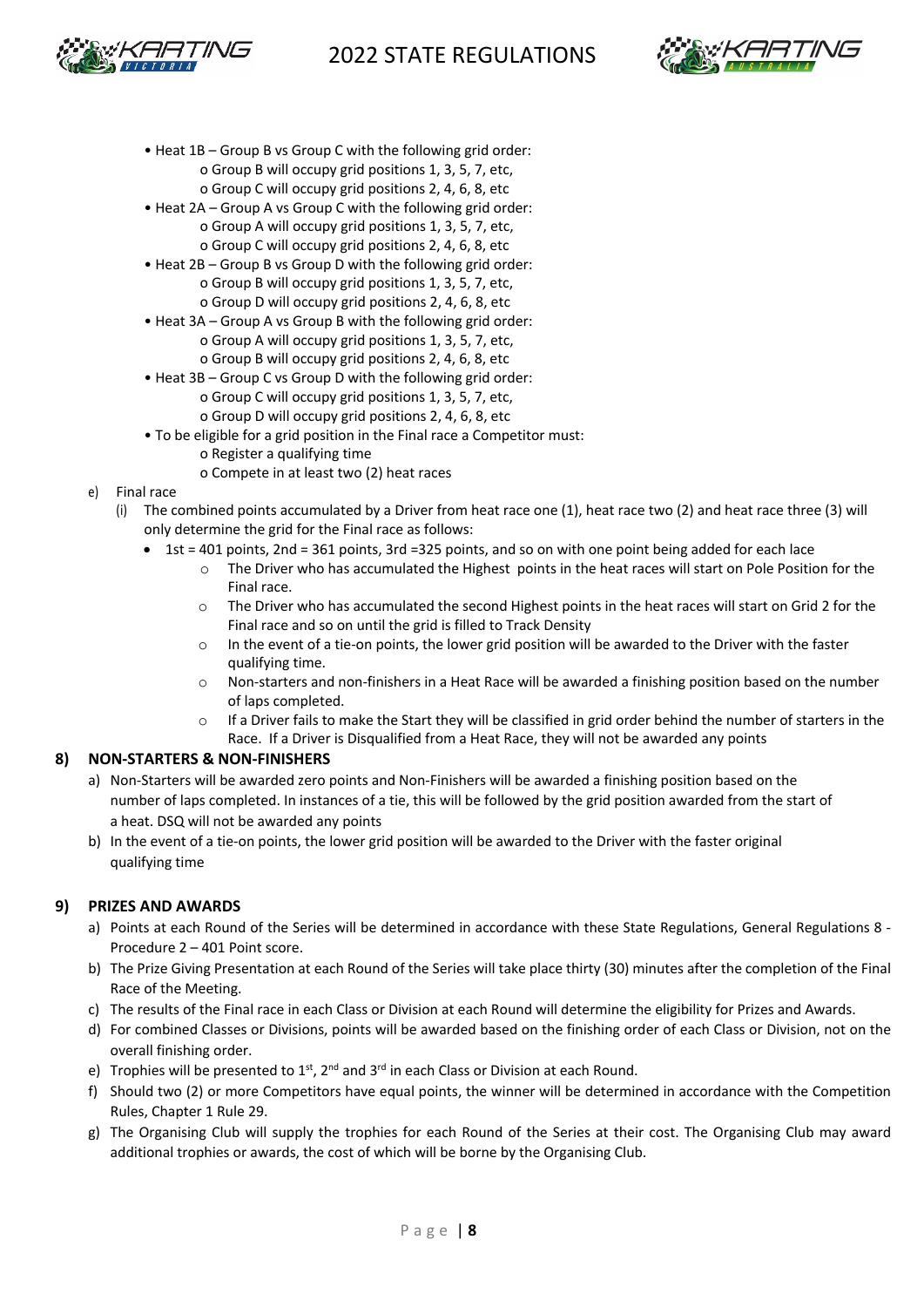



#### **10) SERIES POINT SCORE**

- a) The Series does not publish Series point score updates until the point score has been finalised after the final Round of the Series.
- b) A Driver must compete in a Minimum of four (4) Rounds of the Series to be eligible for Series Prizes.
- c) A Driver who is disqualified from a Round of the Series will have that Round count towards their Series point score.
- d) The Series classification in each Class or Division will be based on the Competitor with the highest accumulated points of all Rounds in the Series after removing their lowest points scoring Round. For the avoidance of doubt, a Competitor does not need to compete in all Rounds of the Series to be eligible for the Series awards.
- e) The Series winners and presentations will take place at the Karting Victoria Presentation night.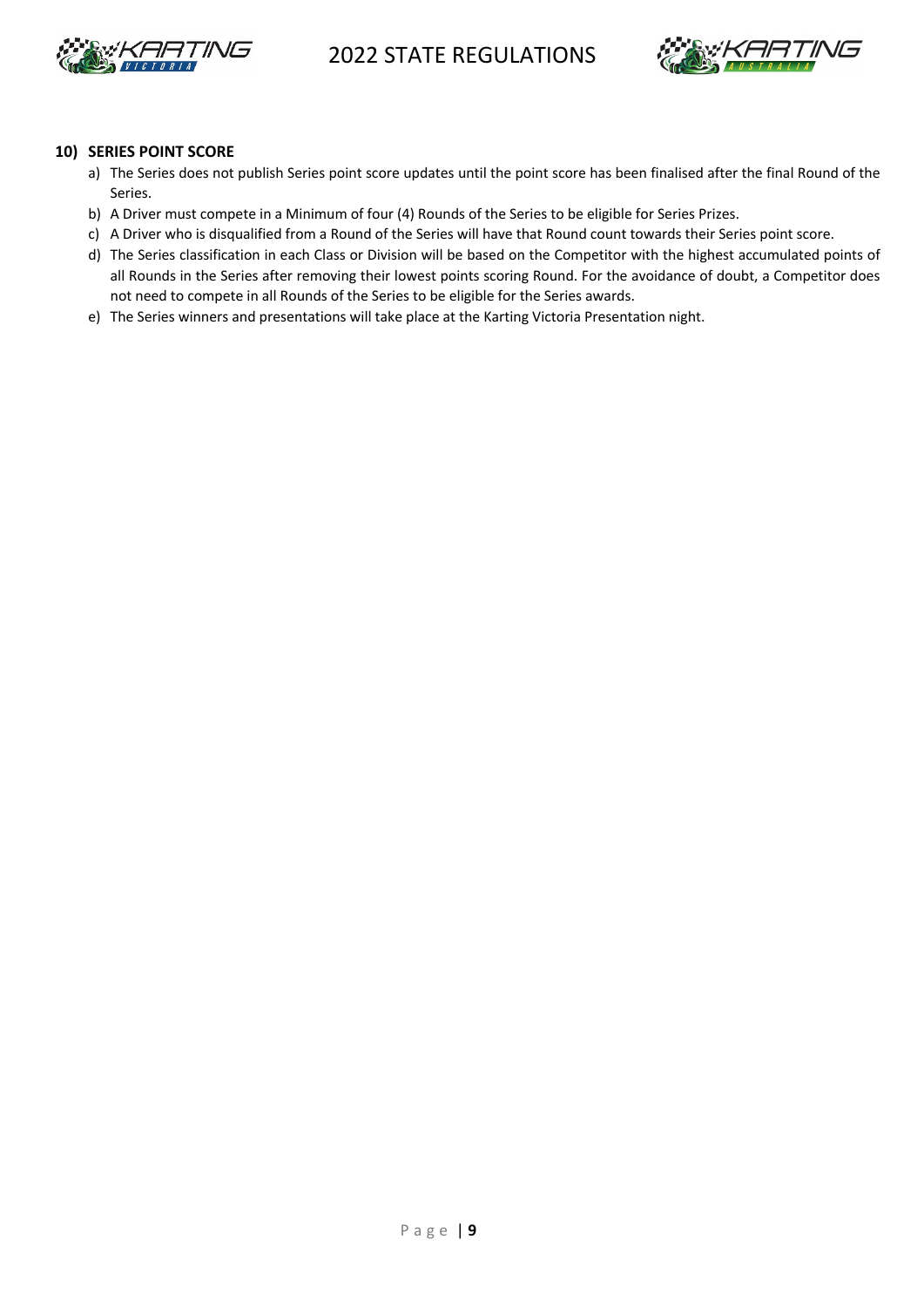



## **STATE SERIES SPORTING REGULATIONS**

## **GOLDEN POWER SERIES**

### **1) GENERAL**

- a) These Regulations are for the Golden Power Series (Series) Competitions conducted under the authority of Karting Victoria.
- b) The following events will form part of the Series
	- (i) Round 1 Goulburn Valley  $19^{th}$  -20<sup>th</sup> February 2022
	- (ii) Round 2 Bendigo  $2<sup>nd</sup>-3<sup>rd</sup>$  April 2022
	- (iii) Round 3 Albury Wodonga  $28^{th} 29^{th}$  May 2022
	- (iv) Round 4 Eastern Lions  $9^{th}$   $10^{th}$  July 2022
	- (v) Round 5 Rochester  $10^{th} 11^{th}$  September 2022
	- (vi) Round 6 Gippsland Kart Club 22nd-23rd October 2022

c) A Class or Division must have a Minimum of eight (8) entries at each Round of the Series to constitute a Class.

- d) If insufficient entries are received to constitute a Class or Division that Class or Division may be:
	- (i) combined with another Class or Division at the discretion of the Series Organising Committee; or
	- (ii) If at Round 1 of the Series, may not be offered for the remaining Rounds of the Series.
- e) Each Round of the Series will be conducted over a Maximum of two (2) days.
- f) The Circuit will be closed to all Competitors and their equipment from 12.01am on the Monday prior to each Round of the Series until 08 00hrs on the Saturday at the commencement of the Meeting. The Organisers may open the Paddock on the Friday preceding the commencement of a Meeting for the purpose of setup only in which case Competitors will be advised in Supplementary Regulations.

#### **2) CLASSES**

a) The following Classes and Divisions must be eligible to Compete in each Round of the Series:

| <b>CLASS/DIVISION</b> | <b>CLASS/DIVISION</b> |
|-----------------------|-----------------------|
| Cadet 9               | KA3 Senior - Light    |
| Cadet 12              | KA3 Senior - Medium   |
| KA4 Junior - Light    | TaG 125 - Light       |
| KA3 Junior            | TaG 125 - Heavy       |

b) The following additional Classes and Divisions may be nominated by the Organising Club to compete a Round of the Series:

| <b>CLASS/DIVISION</b>    | <b>CLASS/DIVISION</b>         |
|--------------------------|-------------------------------|
| KA4 Junior - Heavy       | TaG 125 Restricted Medium     |
| TaG 125 Restricted Light | Victorian Combined - Masters* |
| TaG 125 Restricted Heavy |                               |

\* NOTE: The weights listed for these Divisions is in accordance with these State Regulations.

#### **3) ENTRY FEE**

- a) The Entry Fee, , for each Round of the Series is \$85
- b) Entry to a Meeting will close at 11.59pm on the Sunday prior to the commencement of the Meeting.

#### **4) FORMAT**

- a) Practice
	- i) There will be two (2) Practice sessions, each of six (6) minutes in duration for each Class or Division.
	- ii) Grid positions for the Juniors and Cadets will be:

#### **Under Subscribed**

The system of gridding for the (Insert Class Name) for the Practice Sessions will be as follows:

- Each Driver will participate in two (2) Practice Sessions.
- (ii) The grid positions for the practice sessions will be allocated based on the Series standings for each Driver.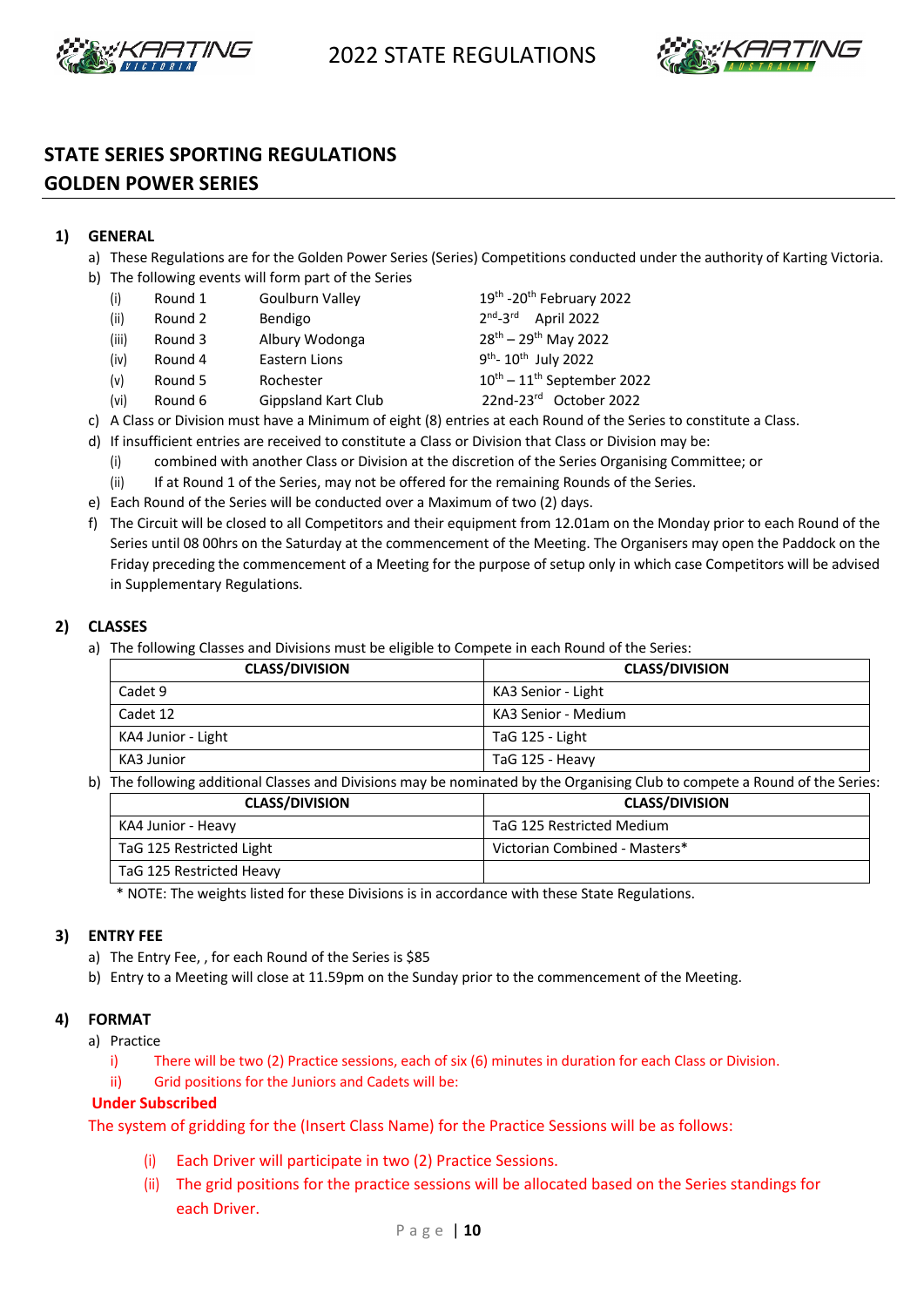



#### **Over-Subscribed**

The system of gridding for the (Insert Class Name) Classes for the Practice Sessions will be as follows:

- (i) The Class will be split into three (3) groups for the Practice Sessions.
- (ii) Each Driver will participate in two (2) Practice Sessions.

The grid positions for each practice session will be allocated based on the Series standings for each Driver.

- iii) The second Practice session will be timed for qualifying positions Timing Transponders must be fitted for all practice sessions.
- iv) Classes and/or Divisions may be consolidated in accordance with the Rules to maximise the amount of practice for each Competitor.
- b) Qualifying
	- i) There will be one (1) Qualifying session of six (6) minutes in duration for each Class or Division. The order for the commencement of Qualifying will be random.
- c) Grid Procedure
	- i) Heat 1: Grid Positions in accordance with the results of Qualifying, fastest Driver on Pole Position and so on.
	- ii) Heat 2: Grid Positions in accordance with the results of Qualifying, fastest Driver on Pole Position and so on.
	- iii) Heat 3: Highest accumulated points from Heat 1 and Heat 2 will start on Pole Position and so on.
	- iv) Final: Highest accumulated points from Heat 1, Heat 2, and Heat 3 will start on Pole Position and so on.

#### d) Race Format

i) The race distance for each heat race and final race at each round of the Series is as follows:

| <b>Round No</b> | Heat 1, Heat 2 & Heat 3 | <b>Final</b> |
|-----------------|-------------------------|--------------|
|                 | 10 laps each            | 15 laps      |
|                 | 10 laps each            | 15 laps      |
|                 | 8 laps each             | 12 laps      |
|                 | 8 laps each             | 12 laps      |
|                 | 10 laps each            | 15 laps      |
|                 | 10 laps each            | 15 laps      |

#### **5) FORMAT – OVER SUBSCRIBED CLASSES**

- a) Practice
	- i) There will be three (3) Practice sessions, each of six (6) minutes in duration for each Class or Division.
	- ii) The third Practice session will be timed and Timing Transponders must be fitted.
	- iii) Classes and/or Divisions may be consolidated in accordance with the Rules to maximise the amount of practice for each Competitor.
- b) Race Format
	- i) The race distance for each heat race and final race at each round of the Series is as follows:

| <b>Round No</b> | Heat A, Heat B & Heat C | <b>Final</b> |
|-----------------|-------------------------|--------------|
|                 | 10 laps each            | 15 laps      |
|                 | 10 Laps each            | 15 laps      |
|                 | 8 laps each             | 12 laps      |
|                 | 8 laps each             | 12 laps      |
|                 | 10 laps each            | 15 laps      |
|                 | 10 laps each            | 15 laps      |

- c) Grid procedure 4 (Over-subscribed Classes Greater than or equal to 150% of Track density)
	- i) At a Meeting where the number of Competitors entered in a Class exceeds the Track density listed in the Rules the following procedures including a repechage system may be used to set the grid positions.
	- ii) The Event format will include: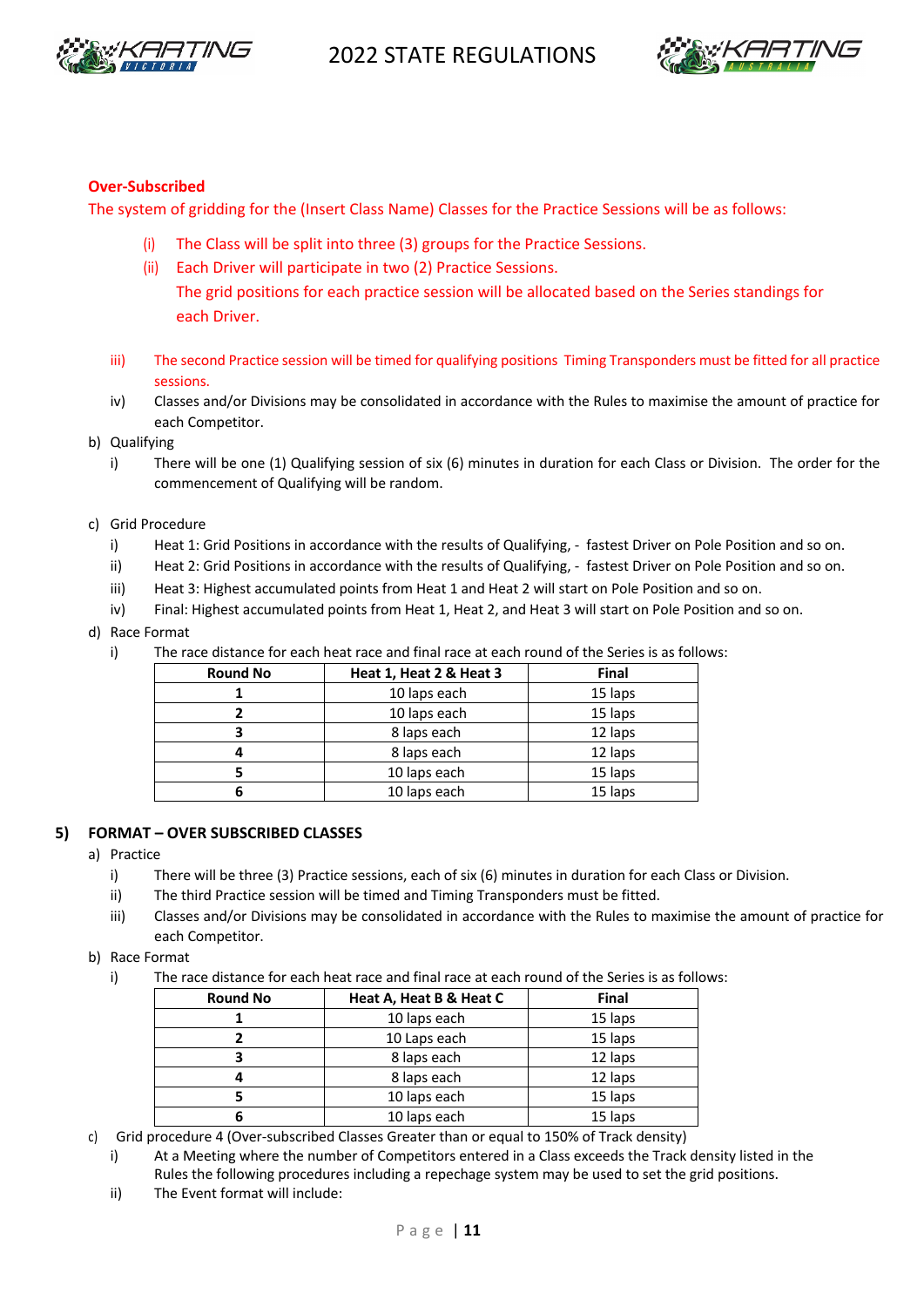



- one (1) qualifying session
- a Maximum of three (3) heat races; and
- a final race
- iii) Timed Qualifying
	- Qualifying will be timed in accordance with the Rules.
	- Over-subscribed Classes will be split into two (2) qualifying groups. The slowest 50% will be classified as Group 1 and the fastest 50% will be classified as Group 2. Where the separation results in an odd number of Karts, the lesser number will comprise Group 1.
	- At the end of the qualifying session for both groups, Drivers will be split into four (4) groups: o Group A
		- o Group B
		- o Group C
		- o Group D
			- Group A will include the fastest qualifier, fifth fastest qualifier and so on
			- Group B will include the second fastest qualifier, sixth fastest qualifier and so on
			- Group C will include the third fastest qualifier, seventh fastest qualifier and so on
			- Group D will include the fourth fastest qualifier, eighth fastest qualifier and so on
			- This process will continue until all Drivers are allocated a group

#### iv) Heats

- Each group will race against each other group over three (3) heat races.
- The fastest qualifier (1st in Group A) will start three (3) heat races from pole position.
- The second fastest qualifier (1st in Group B) will two (2) heat races from pole position.
- The third fastest qualifier (1st in Group C) will start one (1) heat race from pole position
- Each heat race will be conducted over a Minimum distance of 7km expressed as a number of laps.
- Heat 1A Group A vs Group D with the following grid order: o Group A will occupy grid positions 1, 3, 5, 7, etc, o Group D will occupy grid positions 2, 4, 6, 8, etc
- Heat 1B Group B vs Group C with the following grid order: o Group B will occupy grid positions 1, 3, 5, 7, etc, o Group C will occupy grid positions 2, 4, 6, 8, etc
- Heat 2A Group A vs Group C with the following grid order: o Group A will occupy grid positions 1, 3, 5, 7, etc, o Group C will occupy grid positions 2, 4, 6, 8, etc
- Heat 2B Group B vs Group D with the following grid order: o Group B will occupy grid positions 1, 3, 5, 7, etc, o Group D will occupy grid positions 2, 4, 6, 8, etc
- Heat 3A Group A vs Group B with the following grid order: o Group A will occupy grid positions 1, 3, 5, 7, etc, o Group B will occupy grid positions 2, 4, 6, 8, etc
- Heat 3B Group C vs Group D with the following grid order: o Group C will occupy grid positions 1, 3, 5, 7, etc, o Group D will occupy grid positions 2, 4, 6, 8, etc
- To be eligible for a grid position in the Final race a Competitor must: o Register a qualifying time o Compete in at least two (2) heat races
- The combined points accumulated by a Driver from heat race one (1), heat race two (2) and heat race three (3) will only determine the grid for the final race as follows: 1st = 401 points system will be used.

The Driver who has accumulated the highest points in the heat races will start on Pole Position for the final race

o The Driver who has accumulated the second highest points in the heat races will start on Grid 2 for the final race and so on until the grid is filled to Track Density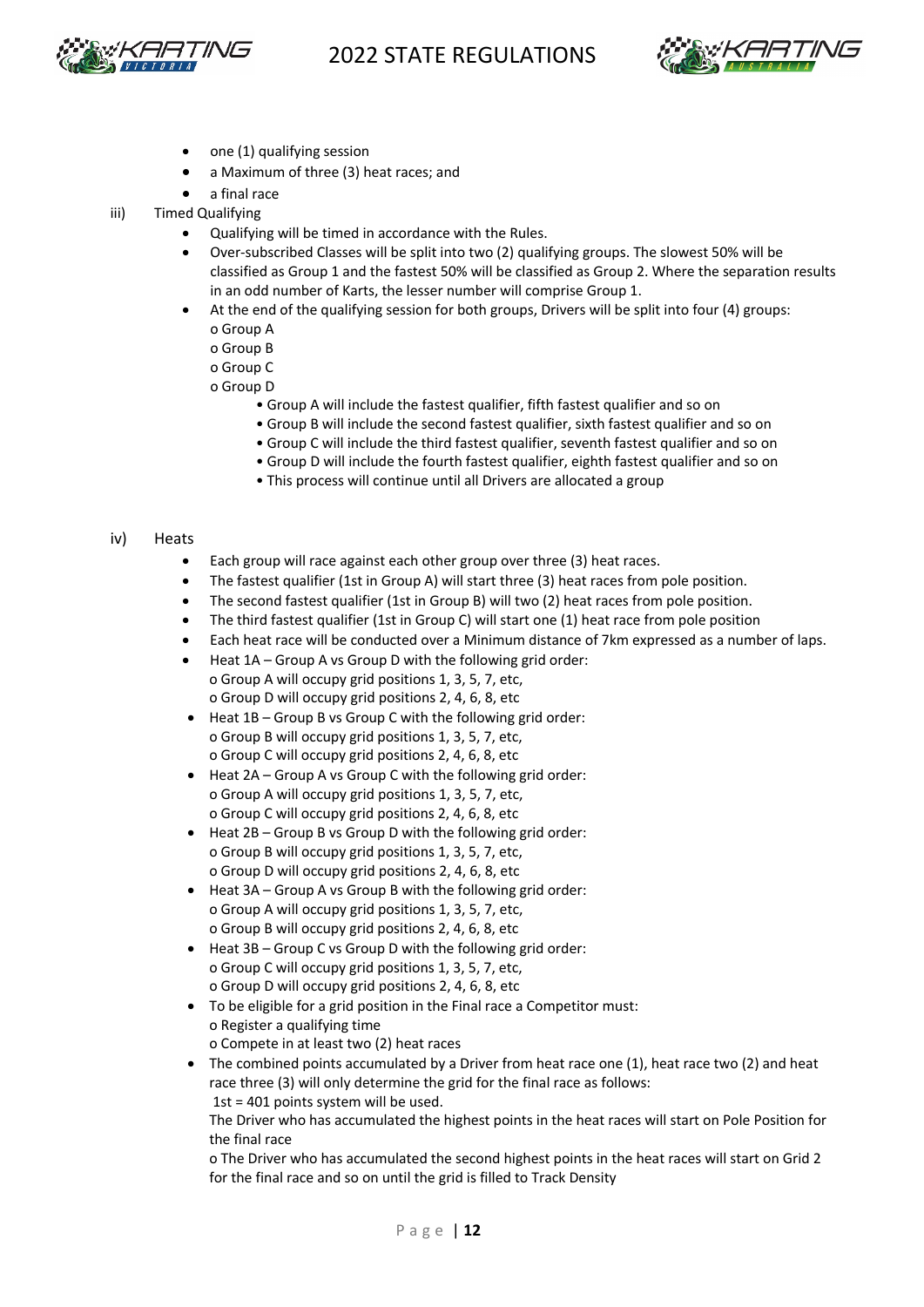



o In the event of a tie on points, the lower grid position will be awarded to the Driver with the faster qualifying time.

o Non-starters and non-finishers in a heat race will be awarded a finishing position based on the number of laps completed.

o If a Driver fails to make the Start, they will be classified in grid order behind the number of starters in the race. If a Driver is Disqualified from a Heat Race, they will be awarded no points in the Heat of that Class plus one.

#### **6) NON-STARTERS & NON-FINISHERS**

- a) Non-Starters will be awarded zero points and Non-Finishers will be awarded a finishing position based on the number of laps completed. In instances of a tie, this will be followed by the grid position awarded from the start of a heat. DSQ will not be awarded any points
- b) In the event of a tie-on points, the lower grid position will be awarded to the Driver with the faster original qualifying time

#### **7) PRIZES AND AWARDS**

- a) Points at each Round of the Series will be determined in accordance with these State Regulations, General Regulations 8 Procedure 2 – 401 Point score with provision of rule 6 a) above for non - finishers
- b) The Prize Giving Presentation at each Round of the Series will take place thirty (30) minutes after the completion of the Final Race of the Meeting.
- c) The results of the Final race in each Class or Division at each Round will determine the eligibility for Prizes and Awards.
- d) For combined Classes or Divisions, points will be awarded based on the finishing order of each Class or Division, not on the overall finishing order.
- e) Trophies will be presented to:
	- i)  $1$ st,  $2<sup>nd</sup>$  and  $3<sup>nd</sup>$  trophies will be presented at the Meeting to all Senior and KA3 classes.
	- ii)  $1st,2nd3rd$ ,  $4*$  and  $5*$  trophies for Cadet 9, Cadet 12, Junior Light and Heavy classes only.
- f) Final only counts for trophies on the day at each round.
- g) All Place getters MUST be in Race suit for presentation.
- h) Should two (2) or more Competitors have equal points the winner will be determined in accordance with the Competition Rules, Chapter 1 Rule 29.
- i) The Organising Club will supply the trophies for each Round of the Series at their cost from the series provider.
- j) There are no minimum entry criteria for each Class or Division to be eligible for Series Prizes and Awards.

#### **8) SERIES POINT SCORE**

- a) The Series does publish Series point score updates after each round.
- b) A Driver must compete in a Class or Division at a Minimum of four (4) Rounds of the Series to be eligible for Series Trophies.
- c) The Series classification in each Class or Division will be based on the Competitor with the highest accumulated points of all Rounds in the Series after removing their lowest points scoring round. For the avoidance of doubt, a competitor does not need to compete in all rounds of the series to be eligible for the series awards.
- d) A Driver must compete in all Rounds of the Series in any Class or Division to be eligible for the end of year lucky draw prizes.
	- i) Lucky draw prizes must be claimed on the Saturday Night Dinner at the final Round of the Series.
	- ii) Unclaimed prizes will be redrawn. Must be at the draw to claim the prize.

The Series winners and presentations will take place at the Karting Victoria Presentation night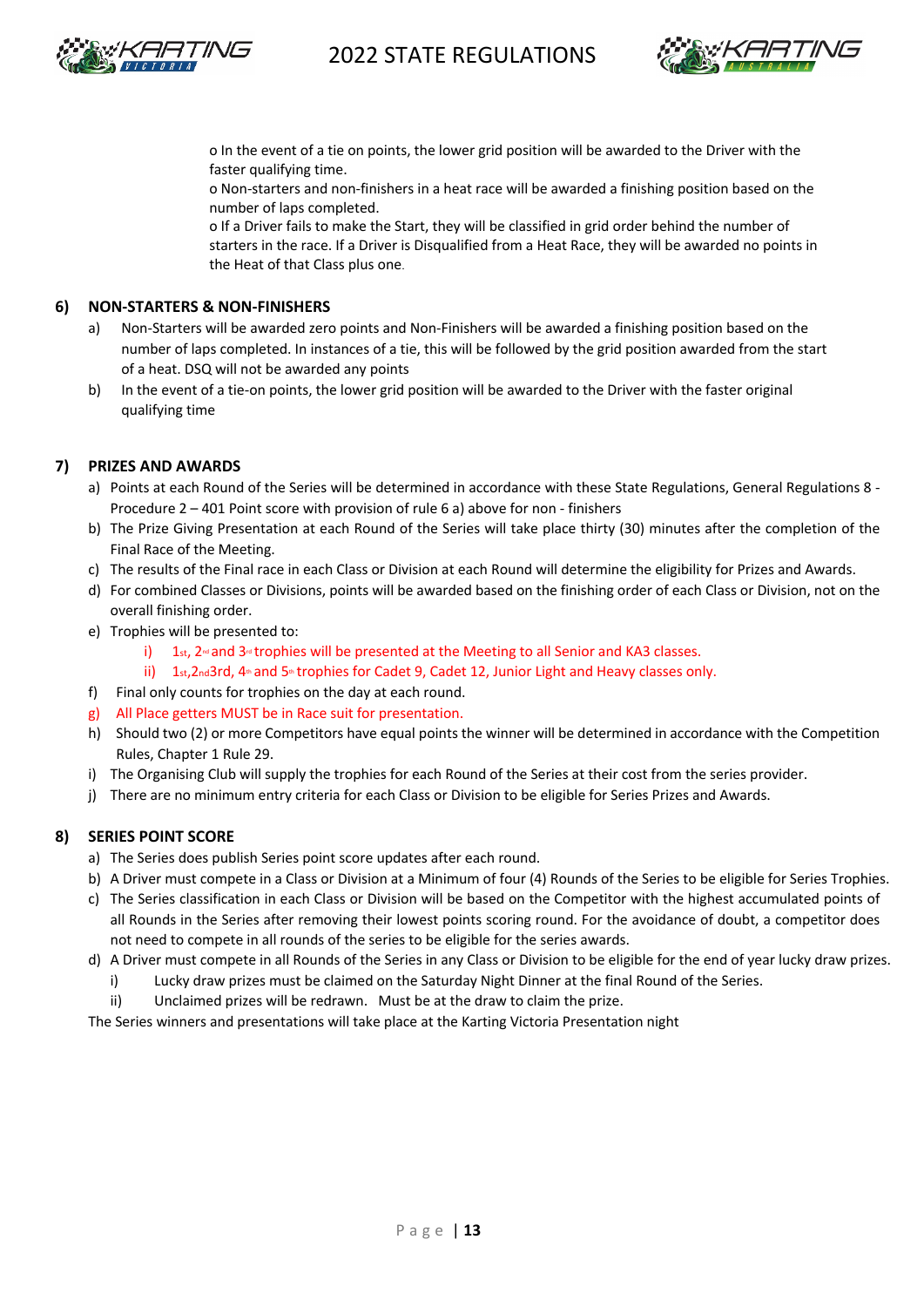



## **STATE SERIES SPORTING REGULATIONS**

#### **METRO SERIES**

- **1) GENERAL**
	- a) These Regulations are for the Metro Series (Series) Competitions conducted under the authority of Karting Victoria.
	- b) The following events will form part of the Series:
		- i) Round 1 Eastern Lions Kart Club 20th March 2022
		- ii) Round 2 Oakleigh Go Kart Racing Club/Kingston Cup 22<sup>nd</sup> May 2022
		- iii) Round 3 Go Kart Club of Victoria 24<sup>th</sup> July 2022

- c) A Class or Division must have a Minimum of six (6) entries in each Round of the Series to be eligible for Prizes and Awards.
- d) If insufficient entries are received to constitute a Class or Division that Class or Division may be:
	- i) combined with another Class or Division at the discretion of the Series Organising Committee; or
	- ii) if at Round 1 of the Series, may not be offered for the remaining Rounds of the Series.
- e) Each Round of the Series will be conducted over a Maximum of two (2) days.
- f) The Circuit will be closed to all Competitors and their equipment from 12.01am on the Monday prior to each Round of the Series until 08 00hrs on the Saturday at the commencement of the Meeting. The Organisers may open the Paddock on the Friday preceding the commencement of a Meeting for the purpose of setup only in which case Competitors will be advised in Supplementary Regulations.

#### **2) CLASSES & DRY TYRE TYPES**

a) The following Classes and Divisions must be eligible to Compete in each Round of the Series:

| <b>CLASS/DIVISION</b> | <b>CLASS/DIVISION</b> |
|-----------------------|-----------------------|
| Cadet 9               | KA3 Senior - Light    |
| Cadet 12              | KA3 Senior - Medium   |
| KA4 Junior - Light    | TaG 125 - Light       |
| KA3 Junior            | TaG 125 Heavy         |

b) The following additional Classes and Divisions may be nominated by the Organising Club to compete a Round of the Series:

| <b>CLASS/DIVISION</b>     | <b>CLASS/DIVISION</b>         |
|---------------------------|-------------------------------|
| KA4 Junior - Heavy        | IAME X30                      |
| TaG 125 Restricted Light  | Victorian Combined - Masters* |
| TaG 125 Restricted Medium |                               |

\* NOTE: The weights listed for this Divisions is in accordance with these State Regulations.

#### **3) ENTRIES & ENTRY FEE**

- a) The Entry Fee for each Round of the Series are as follows:
	- i)  $1<sup>st</sup>$  Entry:
		- -Entry Fee: \$80 for each Class or Division
	- ii)  $2<sup>nd</sup>$  and subsequent Entries:
		- Entry Fee: \$60 for each Class or Division Entered by the same driver.
- b) Entry to a Meeting will close 11.59pm on the Sunday prior to the commencement of the Meeting.

#### **4) FORMAT**

- a) Practice
	- i) A Practice session which is part of the Meeting must be included in the Supplementary Regulations.
	- ii) Timing of the Practice Sessions is highly recommended.
	- iii) Classes and/or Divisions may be consolidated in accordance with the Rules to maximise the amount of practice for each Competitor.

b) Qualifying

- i) There will be one (1) Qualifying session a Minimum of six (6) minutes in duration for each Class or Division.
- ii) The order for the commencement of Qualifying will be random.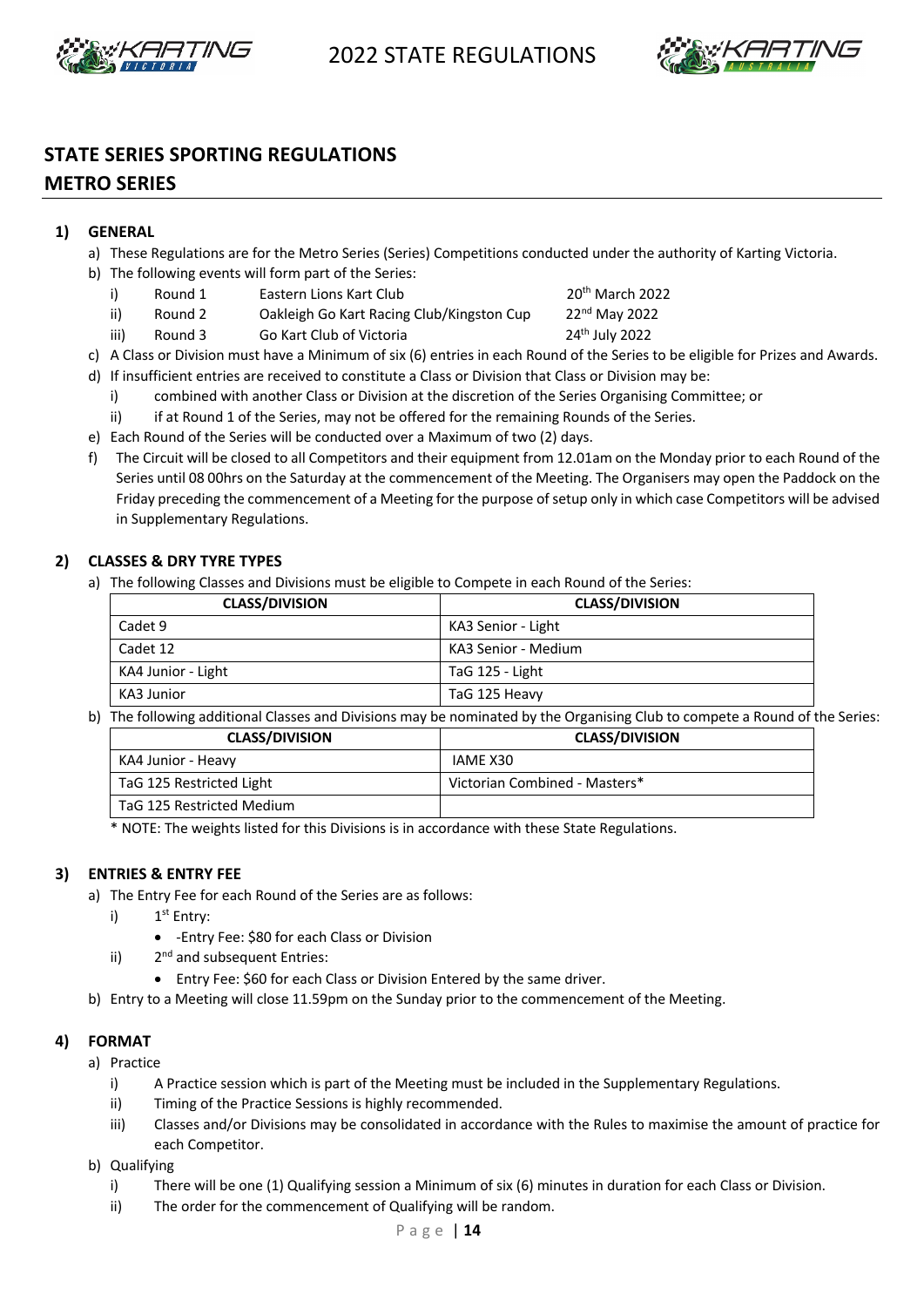



- c) Grid Procedure
	- i) Heat 1: Grid Positions in accordance with the results of Qualifying fastest Driver on Pole Position and so on.
	- ii) Heat 2: Grid Positions in accordance with the results of Heat 1, with the winner on Pole Position and so on.
	- iii) Final: Highest accumulated points from Heat 1 and Heat 2 will start on Pole Position and so on.
- d) Race Format
	- i) Heat 1 and Heat 2: Each Heat will be an approximate distance of 10km expressed as a number of laps.
	- ii) Final: The Final will be an approximate distance of 15km expressed as a number of laps
	- iii) The distances listed above may be varied at the discretion of the Series Organising Committee and with the prior approval of Karting Victoria.
- e) Non-Starters & Non-Finishers
	- i) Non-finishers in a Heat race will be awarded a finishing position based on the number on the number of laps completed. In the event of two or more non-finishing drivers completing the same number of laps, the driver that recorded the best qualifying position will be awarded the higher finishing position in the Race. For the avoidance of doubt, these competitors will not score points towards the overall point score.
	- ii) Non-starters in a Heat race or the Final race will not be awarded any points

#### **5) PRIZES AND AWARDS**

- a) Points at each Round of the Series will be determined in accordance with these State Regulations, General Regulations 9 -Procedure 2 – 401 Point score.
- b) The Prize Giving Presentation at each Round of the Series will take place thirty (30) minutes after the completion of the Final Race of the Meeting.
- c) The results of the Final race in each Class or Division at each Round will determine the eligibility for Prizes and Awards.
- d) For combined Classes or Divisions, points will be awarded based on the finishing order of each Class or Division, not on the overall finishing order.
- e) Trophies will be presented to  $1^{st}$ ,  $2^{nd}$  and  $3^{rd}$  in each Class or Division at each Round.
- f) Should two (2) or more Competitors have equal points, the winner will be determined in accordance with the Competition Rules, Chapter 1 Rule 29.
- g) The Organising Club will supply the trophies for each Round of the Series at their cost. The Organising Club may award additional trophies or awards, the cost of which will be borne by the Organising Club.

#### **6) SERIES POINT SCORE**

- a) The Series does not publish Series point score updates until the point score has been finalised after the final Round of the Series.
- b) A Driver must compete in all three Rounds of the Series to be eligible for Series Prizes and Awards.
- c) A Driver who is disqualified from a Round of the Series will have that Round count towards their Series point score.
- d) The Series classification in each Class or Division will be based on the Competitor with the highest accumulated points of all Rounds in the Series .
- e) The Series winners and presentations will take place after the Podium Presentation at the final Round of the Series.
- f) A Competitor must be present at the Presentation to be eligible to claim any Series Prizes.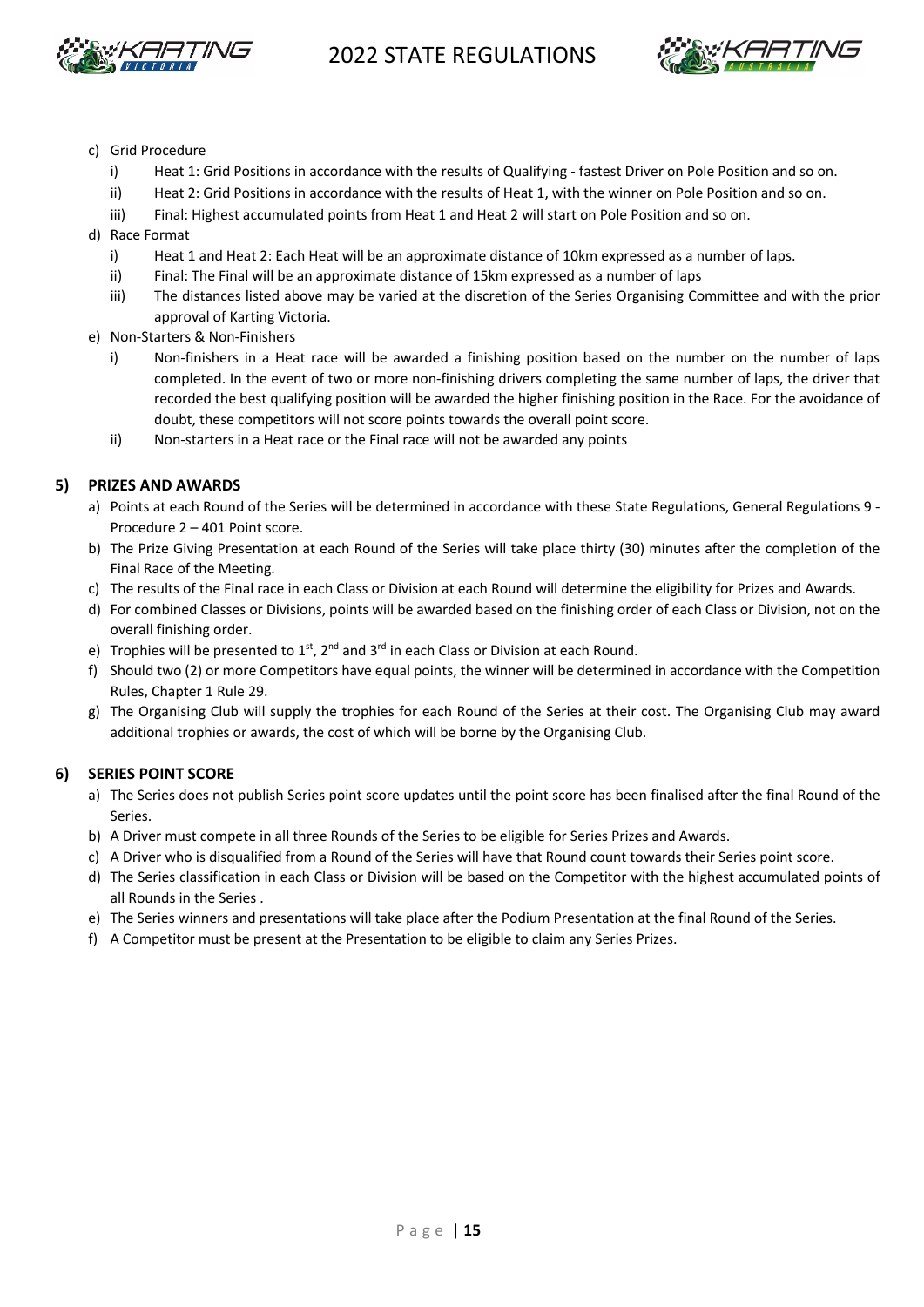



#### **VICTORIAN STATE CUP COMPETITION**

#### **1) GENERAL**

- a) These Regulations are for the State Cup Competition conducted under the authority of Karting Victoria.
- b) A State Cup Competition must be approved by Karting Victoria and be listed on the State Calendar.
- c) The Victorian State Cup Competition will be held on the 3/4th December 2022
- d) A Class or Division must have a minimum of five (5) entries to constitute a Class or Division. If insufficient entries are received to constitute a Class or Division, those entries (entry) may be combined with another Class or Division at the discretion of the Organising Committee.
- e) The Circuit will be closed to all Competitors and their equipment from 12.01am on the Saturday prior to the Meeting until 11.59pm on the Thursday prior to the commencement of the Meeting. The Organisers may open the Paddock on the Friday preceding the commencement of a Meeting for the purpose of setup only in which case Competitors will be advised in Supplementary Regulations.

#### **2) CLASSES**

a) The following Classes and Divisions must be eligible to Compete in each Round of the Series:

| <b>CLASS/DIVISION</b> | <b>CLASS/DIVISION</b> |
|-----------------------|-----------------------|
| Cadet 9               | KA3 Senior - Light    |
| Cadet 12              | KA3 Senior - Medium   |
| KA4 Junior - Light    | TaG 125 - Light       |
| KA3 Junior            | TaG 125 - Medium      |

b) The following additional Classes and Divisions may be nominated by the Organising Club to compete a Round of the Series:

| <b>CLASS/DIVISION</b>     | <b>CLASS/DIVISION</b>         |
|---------------------------|-------------------------------|
| KA4 Junior - Heavy        |                               |
| TaG 125 Restricted Light  | Victorian Combined - Masters* |
| TaG 125 Restricted Medium |                               |

NOTE: The weights listed for this Divisions is in accordance with these State Regulations.

#### **3) ENTRY FEE**

- a) The Entry Fee for the Meeting will be stipulated in the Supplementary Regulations.
- b) The terms and method of payment will be stipulated in the Supplementary Regulations for the Meeting.
- c) The Entry Fee must be received to confirm a competitor's entry to the Meeting.

#### **4) FORMAT**

- a) Practice
	- i) A Practice session which is part of the Meeting must be included in the Supplementary Regulations
	- ii) Classes and/or Divisions may be consolidated in accordance with the Rules to maximise the amount of track time for each Competitor.
- b) Qualifying
	- i) A Qualifying session of a minimum six (6) minutes in duration must take place for each Class or Division.
	- ii) The duration of the Qualifying Session must be stipulated in the Supplementary Regulations.
	- iii) The Kart order in the out grid for the commencement of Qualifying will be determined by the results of practice from fastest to slowest.
- c) Grid Procedure
	- i) Heat 1: Grid Positions in accordance with the results of Qualifying fastest Driver on Pole Position and so on.
	- ii) Heat 2: Grid Positions in accordance with the results of Qualifying fastest Driver on Pole Position and so on.
	- iii) Heat 3: Highest accumulated points from Heat 1 and Heat 2 will start on Pole Position and so on.
	- iv) Heat 4: total accumulated from Heats 1,2,3 will determine grid position for heat 4
	- v) Final: Total accumulated points from Heat 1,2,3, & 4 will determine grid position for final.
	- vi) Finishing order of the final, determines the wining position of the class.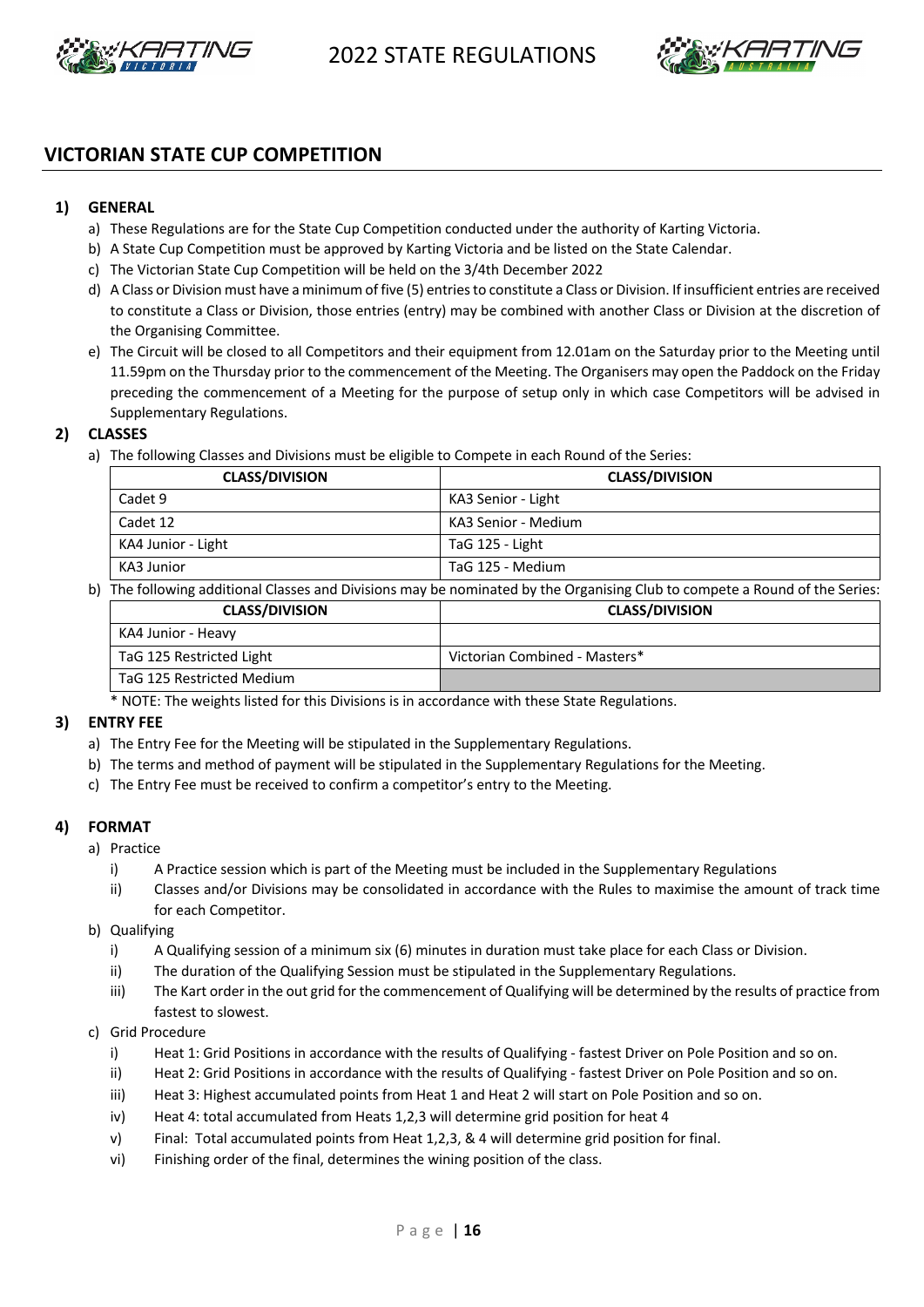



- d) Race Format
	- i) Heat 1, Heat 2 and Heat 3: Each Heat will be an approximate distance of 12km expressed as a number of laps.
	- ii) Heat 4: Will be an approximate distance of 15km expressed as a number of laps.
	- iii) Final: The Final will be an approximate distance of 20km expressed as a number of laps.
	- iv) The distances listed above may be varied at the discretion of the Organising Committee and with the prior approval of Karting Victoria.
- e) Non-Starters & Non-Finishers
	- i) Non-finishers in a Heat race will be awarded a finishing position based on the number on the number of laps completed in that Heat race.
	- ii) Non-starters in a Heat race or the Final race will not be awarded any points.

#### **5) PRIZES AND AWARDS**

- a) The results of the Final race in each Class or Division will determine the eligibility for Prizes and Awards.
- b) For combined Classes or Divisions, points will be awarded based on the finishing order of each Class or Division.
- c) Trophies will be presented to  $1^{st}$ ,  $2^{nd}$  and  $3^{rd}$  in each Class or Division.
- d) A 'Black Plate' will be awarded to the Winner in each Class or Division
- e) Should two (2) or more Competitors have equal points the winner will be determined in accordance with the Competition Rules, Chapter 1 Rule 29.
- f) The Organising Club will supply the trophies at their cost.
- g) Each Driver who is eligible for an award must attend the podium ceremony wearing their Driving Suit (secured at the neck).
	- i) Only in exceptional circumstances and then only with the prior approval of the Stewards will it be permitted for a Driver who has is eligible for an award not to attend the podium ceremony.
	- ii) Failure to attend the podium ceremony and remain correctly attired until it has concluded is a breach of the Rules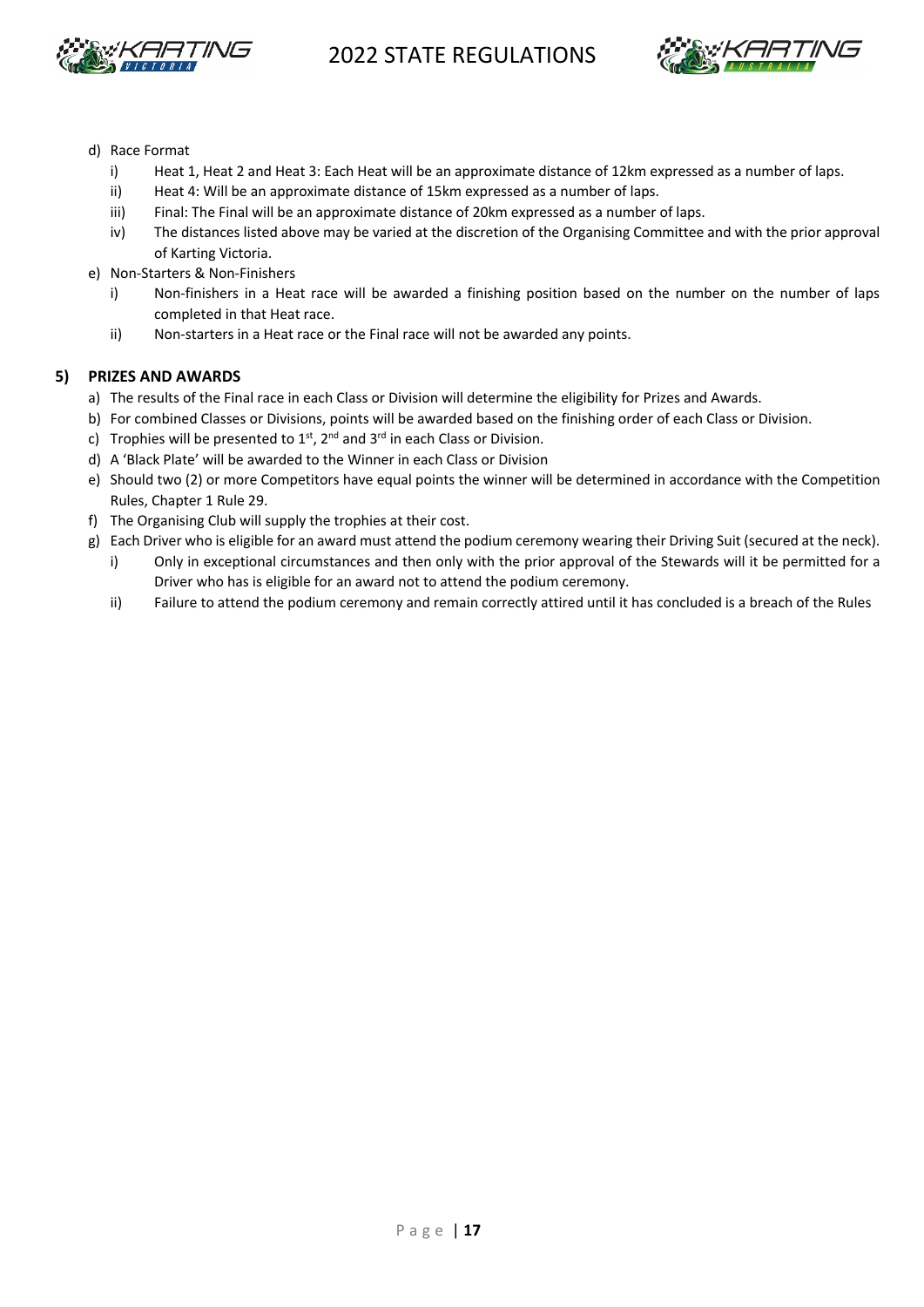



#### **STATE TROPHY COMPETITION**

#### **1) GENERAL**

- a) These Regulations are for State Trophy Competitions conducted under the authority of Karting Victoria.
- b) A State Trophy Competition must be approved by Karting Victoria and be listed on the State Calendar.
- c) The following events are classified as State Trophy Meeting's in accordance with the Rules:

| i)           | Junior Top Guns            | Oakleigh Go Kart Racing Club | 12th March 2022                                 |
|--------------|----------------------------|------------------------------|-------------------------------------------------|
| ii)          | Junior Top Guns            | Oakleigh Go Kart Racing Club | 13th March 2022                                 |
| iii)         | <b>Gippsland Challenge</b> | <b>Gippsland Kart Club</b>   | 15 <sup>th</sup> May 2022                       |
| iv)          | North West Titles          | Mildura Kart Club            | $11^{th}$ - $12^{th}$ June 2022                 |
| $\mathsf{v}$ | Sun Centre Titles          | Swan Hill Kart Club          | 2nd - $3rd$ July 2022                           |
| vi)          | Open Meeting               | <b>Ballarat Kart Club</b>    | 17 <sup>th</sup> July 2022                      |
| vii)         | City of Melbourne          | Go-Kart Club of Victoria     | $5^{TH}$ - $6^{TH}$ August 2022                 |
| viii)        | Australasian Kart Titles   | Goulburn Valley Kart Club    | 3rd - 4 <sup>th</sup> September 2022            |
| ix)          | Ladies Event               | Albury Wodonga               | $12^{\text{th}} - 13^{\text{th}}$ November 2022 |
| x)           | Junior Sprint Classic      | Eastern Lions Kart Club      | 1st-2nd October 2022                            |

- d) A Class or Division must have a minimum of five (5) entries to constitute a Class or Division. If insufficient entries are received to constitute a Class or Division, those entries (entry) may be combined with another Class or Division at the discretion of the Organising Committee.
- g) The Circuit will be closed to all Competitors and their equipment from 12.01am on the Monday prior to the Meeting until 11.59pm on the Thursday prior to the commencement of the Meeting. The Organisers may open the Paddock on the Friday preceding the commencement of a Meeting for the purpose of setup only in which case Competitors will be advised in Supplementary Regulations.

#### **2) CLASSES & DRY TYRE TYPES**

a) The specific Classes and/or Divisions permitted to Compete in a State Trophy Competition will be stipulated in the Supplementary Regulations.

#### **3) ENTRY FEE**

- a) The Entry Fee for the Meeting will be stipulated in the Supplementary Regulations.
- b) The terms and method of payment will be stipulated in the Supplementary Regulations for the Meeting.
- c) The Entry Fee must be received to confirm a Competitor's entry to the Meeting.

#### **4) FORMAT**

- a) Practice
	- i) A Practice session which is part of the Meeting must be included in the Supplementary Regulations
	- ii) Classes and/or Divisions may be consolidated in accordance with the Rules to maximise the amount of track time for each Competitor.
- b) Qualifying
	- i) A Qualifying session of a minimum six (6) minutes in duration must take place for each Class or Division.
	- ii) The duration of the Qualifying Session must be stipulated in the Supplementary Regulations.
	- iii) The Kart order in the out grid for the commencement of Qualifying will be determined by the results of practice from fastest to slowest.
- c) Grid Procedure
	- i) The Grid Procedure for each State Trophy Meeting will be confirmed in the Supplementary Regulations.
- d) Race Format
	- i) The Race Format for each Meeting will be confirmed in the Supplementary Regulations.

#### **5) PRIZES AND AWARDS**

- a) The results of the Final race in each Class or Division will determine the eligibility for Prizes and Awards.
- b) For combined Classes or Divisions, points will be awarded based on the finishing order of each Class or Division.
- c) Trophies will be presented to  $1<sup>st</sup>$ ,  $2<sup>nd</sup>$  and  $3<sup>rd</sup>$  in each Class or Division.
- d) Should two (2) or more Competitors have equal points the winner will be determined in accordance with the Competition Rules, Chapter 1 Rule 29.
- e) The Organising Club will supply the trophies at their cost. The Organising Club may award additional trophies or awards the cost of which will be borne by the Organising Club.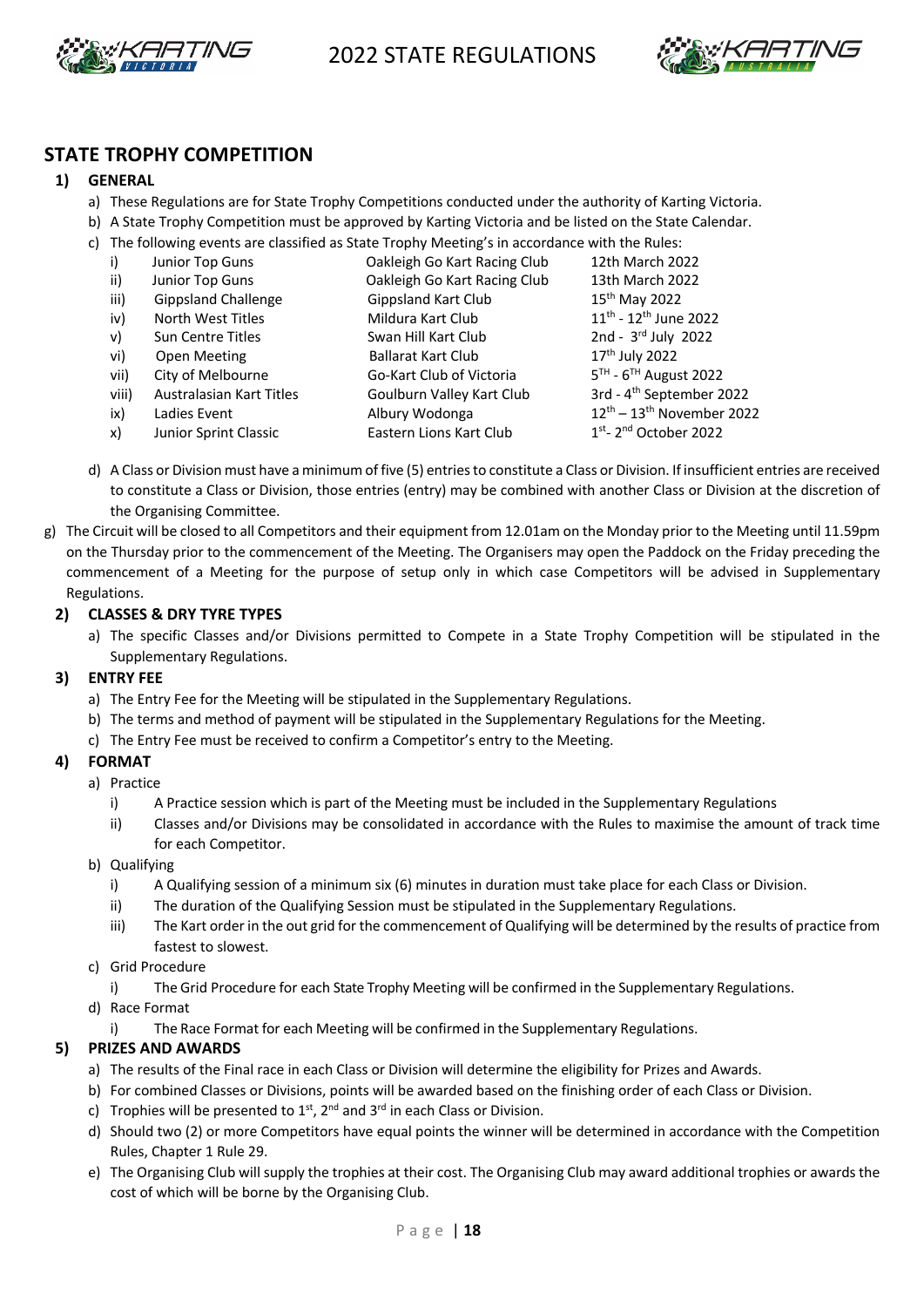



#### **State Series and Below – Additional Division**

The following Division is eligible to compete in State Series competitions and below unless otherwise indicated in the specific Class and/or Division. The Divisions listed below must be permitted to Compete in the Competition Group on which the Class is based in Club Competition.

- 1) Victorian Combined Light
	- a) This Division is in accordance with the TaG 125 Restricted Class Rules Chapter 12 and KA3 Class Rules Chapter 6 with the only amendments being the Licence Requirements and Minimum weights for the Light Division which are as follows:
		- i) Licence Requirements
			- Senior: Must Hold a Maximum C Grade Senior Licence
			- Masters: Must hold a Maximum B Grade Senior Licence
		- ii) Minimum weight including the Driver:
			- IAME KA100 157kg
			- All other engines 160kg
- 2) Victorian Combined Medium
	- a) This Division is in accordance with the TaG 125 Restricted Class Rules Chapter 12 and KA3 Class Rules Chapter 6 with the only amendments being the Licence Requirements and Minimum weights for the Medium Division which are as follows:
		- i) Licence Requirements
			- Senior: Must Hold a Maximum C Grade Senior Licence
			- Masters: Must hold a Maximum B Grade Senior Licence
		- ii) Minimum weight including the Driver:
			- IAME KA100 177kg
			- All engines 180kg
- 3) Victorian Combined Heavy
	- a) This Division is in accordance with the TaG 125 Restricted Class Rules Chapter 12 and KA3 Class Rules Chapter 6 with the only amendments being the Licence Requirements and Minimum weights for the Heavy Division which are as follows:
		- i) Licence Requirements
			- Senior: Must Hold a Maximum C Grade Senior Licence
			- Masters: Must hold a Maximum B Grade Senior Licence
		- ii) Minimum weight including the Driver:
			- IAME KA100 197kg
			- All other engines 200kg
- 4) Victorian Combined Masters
	- a) This Division is in accordance with the TaG 125 Restricted Class Rules Chapter 12 and KA3 Class Rules Chapter 6 with the only amendments being the Minimum weights for the Masters Division which are as follows:
		- i) Licence Requirements
			- Must hold a Maximum B Grade Senior Licence
		- ii) Minimum weight including the Driver:
			- IAME KA100 169kg
			- All engines 172 kg
- 5) Minimum Weight Review
	- a) The Minimum weight of a Kart fitted with a KA3 Engine may be adjusted throughout the year to achieve parity with the TaG 125 Restricted Engines in each Division.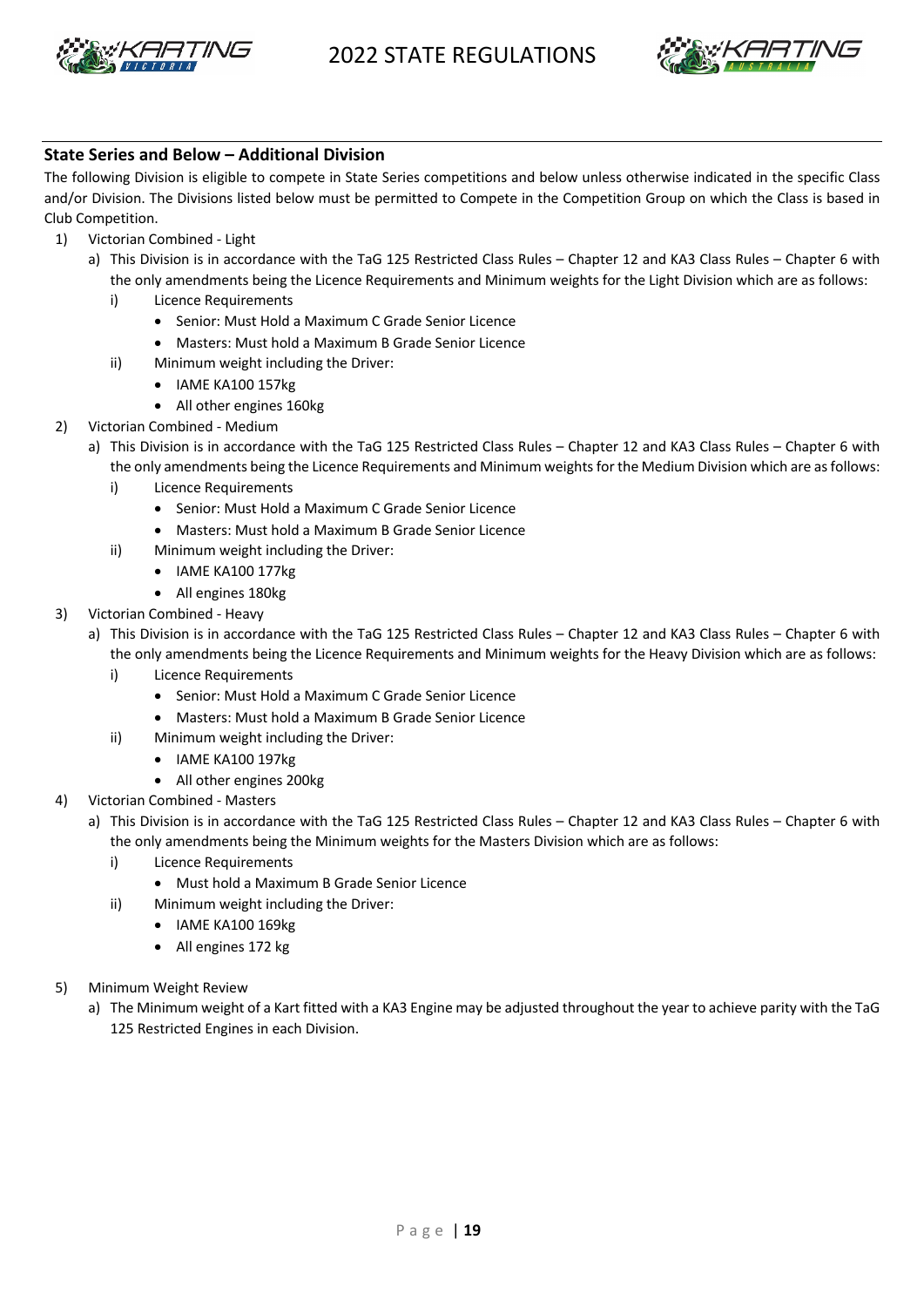



#### **CLUB COMPETITION**

#### **1) GENERAL**

- a) These Regulations are for Club Competitions conducted under the authority of Karting Victoria.
- b) Club Competition must be conducted in accordance with the provisions of Competition Rules, Chapter 5 Rule 7.
- c) Drivers holding a Maximum of a B Grade Senior Licence who are Competing in a TaG 125 Restricted Division at a Club Competition will be eligible for points or awards.
- d) Each Club is permitted to hold no more than one (1) Club Day each month.
- e) It is highly recommended that all Clubs in the same geographical region adopt a collaborative approach to the scheduling of Club Days to maximise the opportunities for Licence Holders to Compete as frequently as they would like to and to avoid calendar clashes with other Clubs (that would act to diminish overall participation opportunities for Licence Holders).
- f) Victorian Karting Clubs can hold their monthly Club Day (1) only on the scheduled last weekend of the month however, they can change to a weekend within the month when that weekend does NOT already have a calendarized State Championship, State Trophy or Series Meeting.

#### **2) CLUB COMPETITION – OFFICIALS MINIMUM REQUIREMENTS**

#### *Your attention is drawn to KA General Rules, Chapter 7 Rule 4 b) (ESSENTIAL OFFICIALS – MINIMUM NUMBER OF ESSENTIAL GRADE OFFICIALS FOR CLUB LEVEL MEETINGS.)*

- a) In addition to the minimum number of graded Officials required under the Rules for each Club Competition conducted under the authority of Karting Victoria, the following will apply:
	- i) Judges of Fact: Each with a Minimum Grade 4 Official Licence:
		- One (1) Grid Marshal
		- One (1) Scales Marshal
		- One (1) Starter
	- ii) Each Club must at all times maintain a Minimum of three (3) Judges of Fact whom must also hold a current *'Working with Children Check'* Card*.*
- b) Club Competition with less than 50 Competitors Officials Recommendations
	- i) If the Clerk of the Course is also fulfilling the role of the Starter, it is highly recommended that an Assistant Clerk of the Course is appointed.
	- ii) For the avoidance of doubt, should the Clerk of the Course be required to attend other matters during a Meeting and an Assistant Clerk of the Course is not appointed and present, on track activity must stop until such time that the Clerk of the Course can fulfil their role.
	- iii) The Chief Scrutineer is also permitted to fulfil the role of the Scale Marshal.
- c) Club Competition with more than 50 Competitors
	- i) The Minimum Officials requirements are in accordance with the Rules.

#### **3) FORMAT**

- a) Practice
	- i) A Practice session which is part of the Meeting must be included in the Supplementary Regulations.
	- ii) Timing of the Practice Sessions is highly recommended.
	- iii) Classes and/or Divisions may be consolidated in accordance with the Rules to maximise the amount of practice for each Competitor.
- b) Qualifying
	- i) Qualifying may be offered. If Qualifying is offered it must be stipulated in the Supplementary Regulations.
	- ii) If Qualifying is offered there will be one (1) Qualifying session, which may take place as stand-alone session or be combined with a warmup session.
- c) Race Formats
	- i) The following Race Formats 1-18 as listed in these State Regulations are the only formats permitted to be used for Club Competition.
- d) Races
	- i) The Race Format for each Meeting will be confirmed in the Supplementary Regulations.
	- ii) The distance of each Heat and Final will be determined by the Organising Club and included in the Supplementary Regulations.
	- iii) Where the number of Karts entered to Compete in a Competition Group is ten (10) or less, Reverse Grids will be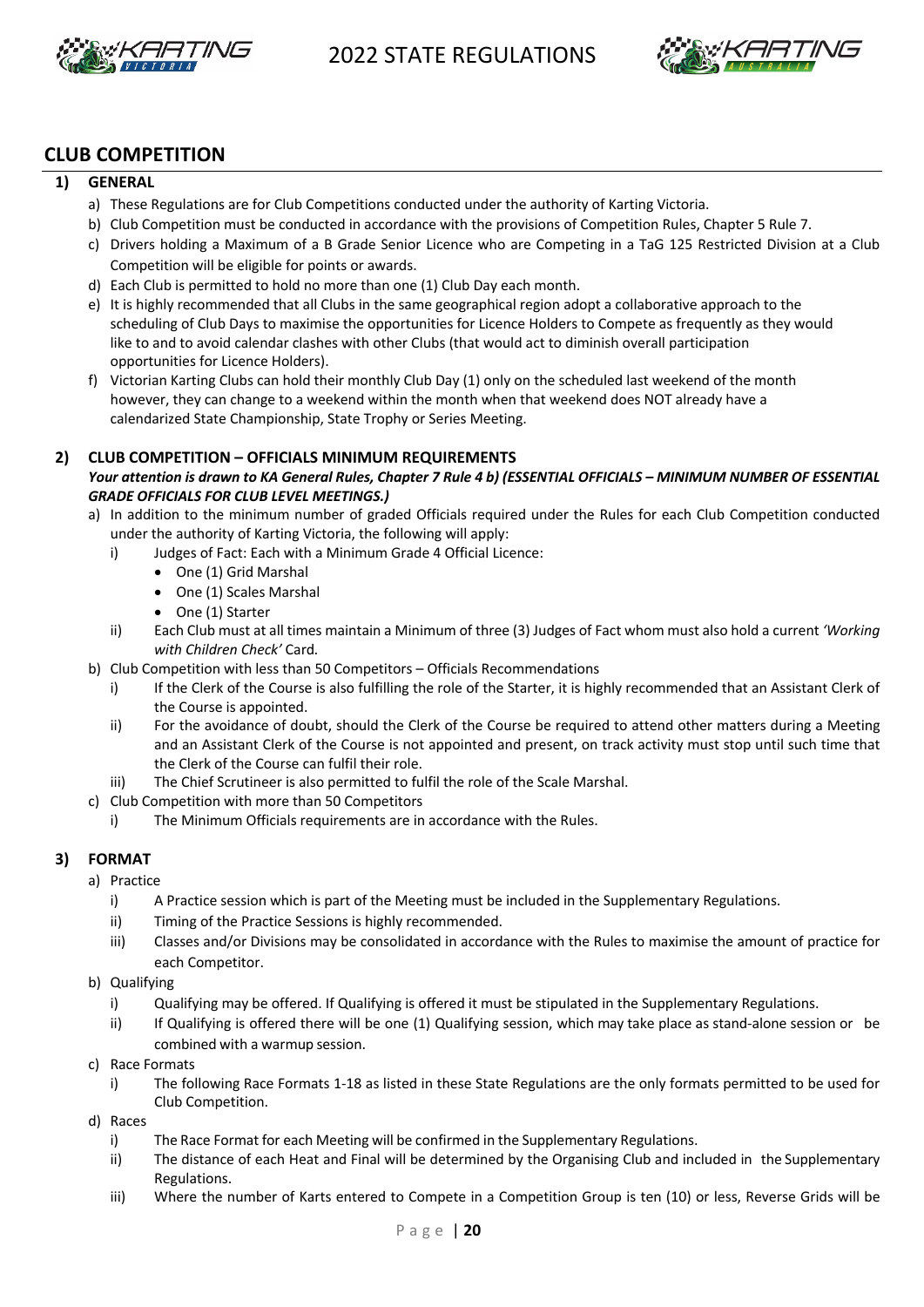



permitted for one of the heats. The Supplementary Regulations for the Meeting must confirm which heat will have a Reverse Grid.

#### e) Finishing

- i) The winning positions in each class can be determined by:
	- (1) The combined points for all Racesin each Class or Division; or
	- (2) The results of the Final only.

#### **4) POINT SCORE**

a) The points awarded for a Club Competition, if they are part of a series of events or a standalone event will be either determined in accordance with these State Regulations, General Regulations 9 - Procedure 2 – 401 Point score or as detailed in the Supplementary Regulations for a Meeting.

#### **5) PRIZES AND AWARDS**

- a) It is highly recommended that trophies be presented to  $1^{st}$ ,  $2^{nd}$  and  $3^{rd}$  in each Class or Division at each Meeting.
- b) The Organising Club will supply the trophies at their cost. The Organising Club may award additional trophies or awards the cost of which will be borne by the Organising Club.
- c) The Organising Club may implement a Minimum entry number for the awarding of Prizes and awards which must be stipulated in the Supplementary Regulations.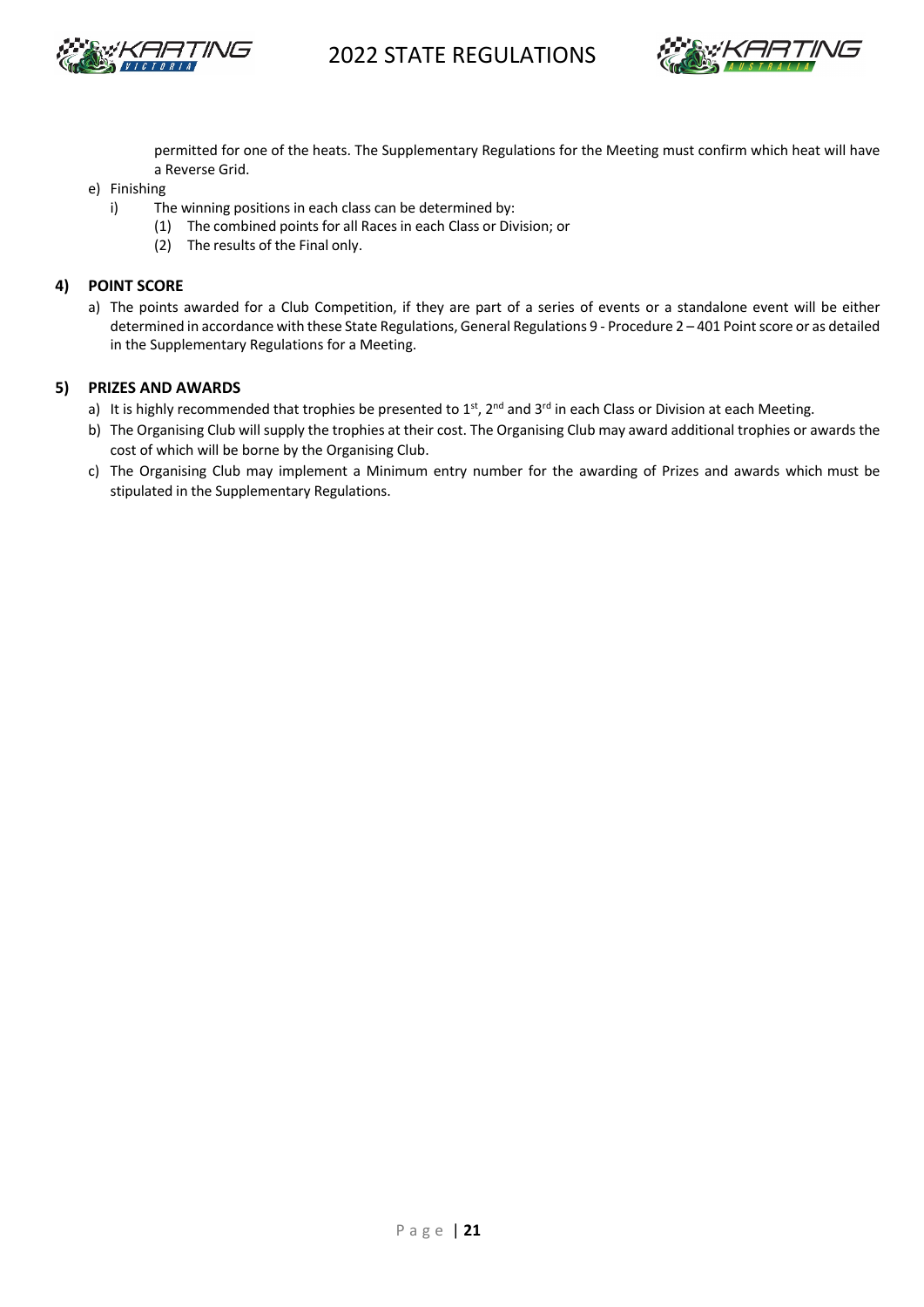



#### **RACE FORMATS**

#### **1) GENERAL**

- a) Unless otherwise specified in these State Regulations, Race Formats 1-12 are the only Race Formats permitted to be used for State Series, State Cup and Zonal Competition.
- b) Race Formats 1-18 are the only Race Formats permitted to be used for Club Competition.

**EITHER GRIDDED AS A WHOLE GROUP IRRESPECTIVE OF CLASS WITH STARTING POSITIONS BASED SOLELY ON TIMES; OR GRIDDED AS CLASSES WITHIN THE GROUP SEPARATED BY APPROXIMATELY 50 METRES ON THE TRACK AT THE START OF THE RACE WITH THE FASTEST CLASS AT THE FRONT FOLLOWED BY THE SECOND FASTEST CLASS AND SO ON. Qualifying Heat 1 Heat 2 Heat 3 Heat 4 Final Format 1 Yes** Results of Qualifying Fastest to the front Results of Qualifying Fastest to the front Results of Qualifying Fastest to the front ²Points from Finishing Positions of Heats 1, 2, 3 **Format 2 Yes** Results of Qualifying Fastest to the front Results of Qualifying Fastest to the front ²Points from Finishing Positions of Heat 1, 2 ²Points from Finishing Positions of Heats 1, 2, 3. **Format 3 Yes** Results of Qualifying Fastest to the front Results of Qualifying Fastest to the front ²Points from Finishing Positions of Heat 1, 2 Finishing positions from Heat 3 **Format 4 Yes** Results of Qualifying Fastest to the front ²Points from Finishing positions from Heat 1 ²Points from Finishing positions from Heat 1, 2 Finishing positions from Heat 3 **Format 5 Yes** Results of Qualifying Fastest to the front ²Points from Finishing positions from Heat 1 ◈ Points from Finishing positions from Heat 1, 2 ²Points from Finishing Positions of Heats 1, 2, 3 **Format 6 Yes** Results of Qualifying Fastest to the front ²Points from Finishing positions from Heat 1 ²Points from Finishing positions from Heat 1, 2 ◈ Points from Finishing Positions of Heats 1, 2, 3 Finishing positions from Heat 4 **Format 7 Yes** Results of Qualifying Fastest to the front ²Points from Finishing positions from Heat 1 ²Points from Finishing positions from Heat 1, 2 ◈ Points from Finishing Positions of Heats 1, 2, 3 ²Points from Finishing Positions of Heats 1, 2, 3 & 4 **Format 8 Yes** Results of Qualifying Fastest to the front Results of Qualifying Fastest to the front ²Points from Finishing positions from Heat 1, 2 ²Points from Finishing positions from Heat 1, 2,3 Finishing positions from Heat 4 **Format 9 Yes** Results of Qualifying Fastest to the front Results of Qualifying Fastest to the front ²Points from Finishing positions from Heat 1, 2 ²Points from Finishing positions from Heat 1, 2,3 ²Points from Finishing Positions of Heats 1, 2, 3 & 4 **Format 10 Yes** Results of Qualifying Fastest to the front Results of Heat 1 to the front Results of Heat 2 to the front Results of Heat 3 to the front Results of Heat 4 to the front **Format 11 Yes** Results of Qualifying Fastest to the front Results of Heat 1 to the front Results of Heat 2 to the front Results of Heat 3 to the front ²Points from Finishing Positions of Heats 1, 2, 3 & 4 **Format 12 – 4SE** *(4 Stroke Endurance)*